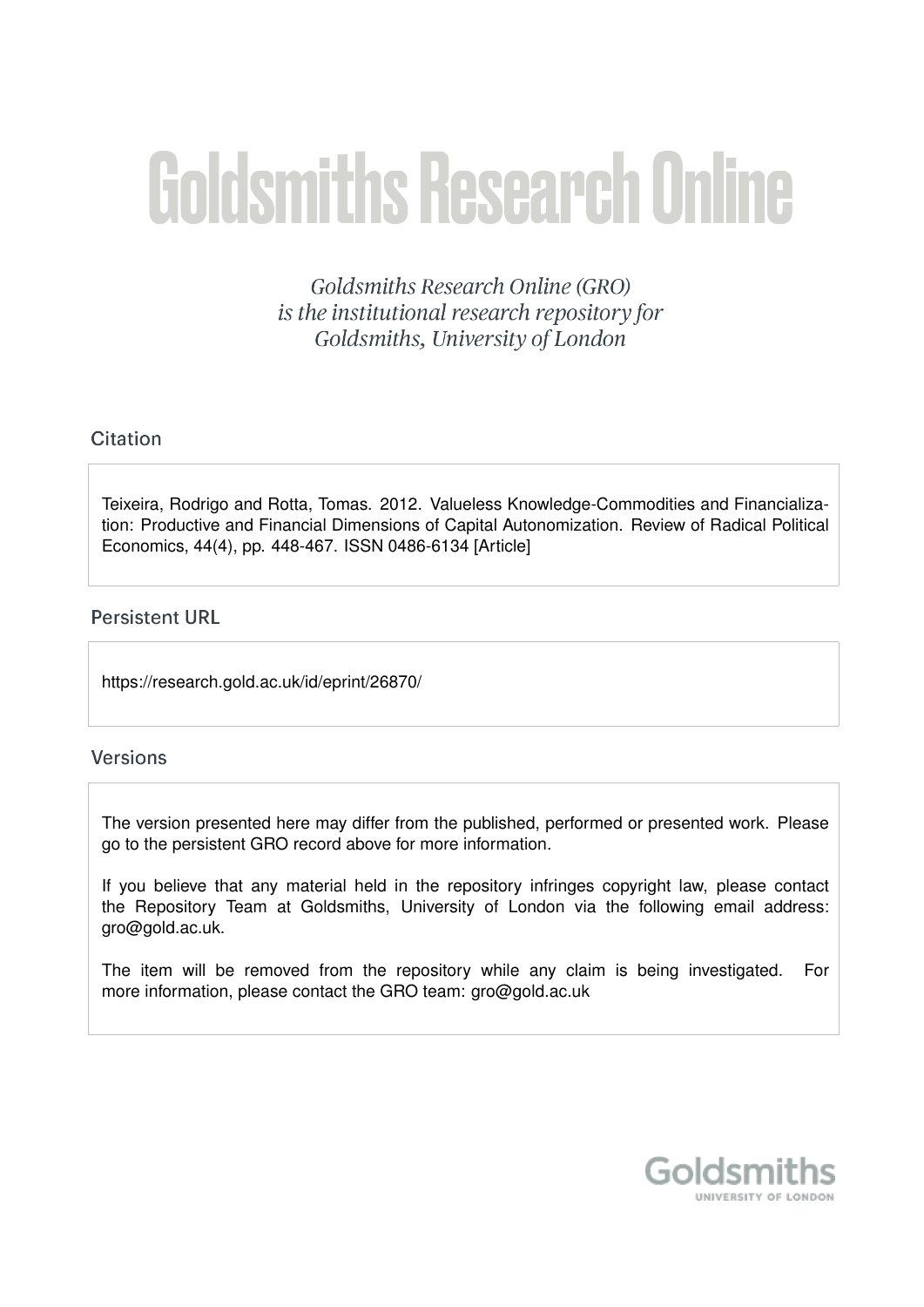# **Valueless Knowledge-Commodities and Financialization: Productive and Financial Dimensions of Capital Autonomization**

#### **Rodrigo Alves Teixeira**

Pontifícia Universidade Católica de São Paulo, Brazil. Department of Economics. Central Bank of Brazil. Email: rodrigo.teixeira@bcb.gov.br

**Tomas Nielsen Rotta** University of Massachusetts at Amherst. Department of Economics. Email: trotta@econs.umass.edu

#### **Abstract**

We present a Marxian theory of the capitalist production of knowledge and of financialization as two processes subsumed under the principle of autonomization of capital. Our approach consists of three tasks. The first is to develop the principle of autonomization. The second is to show how financialization can be a misleading term. The third is to develop a new theory of the production and distribution of valueless knowledgecommodities and knowledge-rent. Our Marxian framework demonstrates how the autonomization of capital manifests itself in its two active dimensions: the financial through financialization, and the productive through knowledge-commodities.

**Key-words:** Marx, Financialization, Autonomization, Intellectual Property Rights, Valueless Commodities, Knowledge-Rent **JEL Classification:** B51, O33, O34<sup>1</sup>

<u>.</u>

*Authors' Note:* We are grateful to Jonathan Goldstein, Dorene Isenberg, Ron Baiman, Leda Paulani, and Iren Levina for their helpful comments on previous versions of this article. We are especially grateful to the extensive suggestions from Dorene Isenberg. We are also thankful to Leila Davis for the help with editing.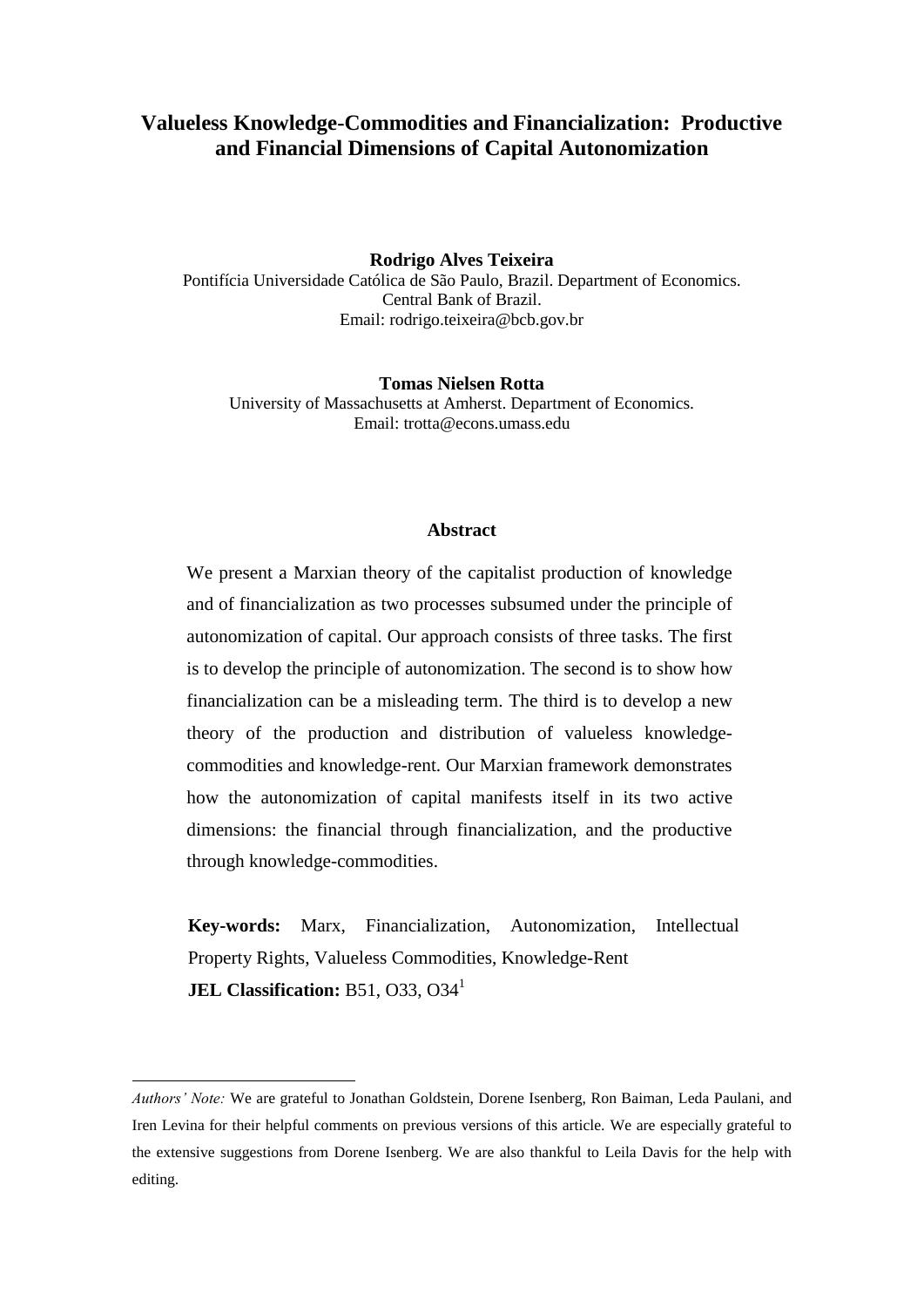#### **1. Introduction**

We present a Marxian theory of the capitalist production of knowledge and of financialization as two processes subsumed under the principle of autonomization of capital. Our approach consists of three tasks. The first is to develop the principle of autonomization. The second is to show how financialization can be a misleading term. The third is to develop a new theory of the production and distribution of valueless knowledge-commodities and knowledge-rent. Our Marxian framework demonstrates how the autonomization of capital manifests itself in its two active dimensions: the financial through financialization, and the productive through knowledge-commodities.

The core idea that we develop is the general principle of autonomization: the tendency of social forms in capitalism to become increasingly separated from their material bases and material contents. The central autonomization that we identify is the autonomization of capital in relation to its material basis, namely real value-producing activities. A closer reading of Marx's ideas reveals that one of his central messages was the inherent tendency of capital to 'autonomize' itself from its own material support. The ultimate social form in capitalism is capital, self-expanding value. The ultimate material content is value, created through the productive exploitation of labor power. Capital's autonomization means that capital contradictorily tries to valorize itself while moving away from and undermining real value-creating activities.

The autonomization of capital is a contradictory 'valorization without value'; it is an attempt to valorize capital while concomitantly dispensing with labor exploitation. This paradoxical development has, as we identify, at least two dimensions.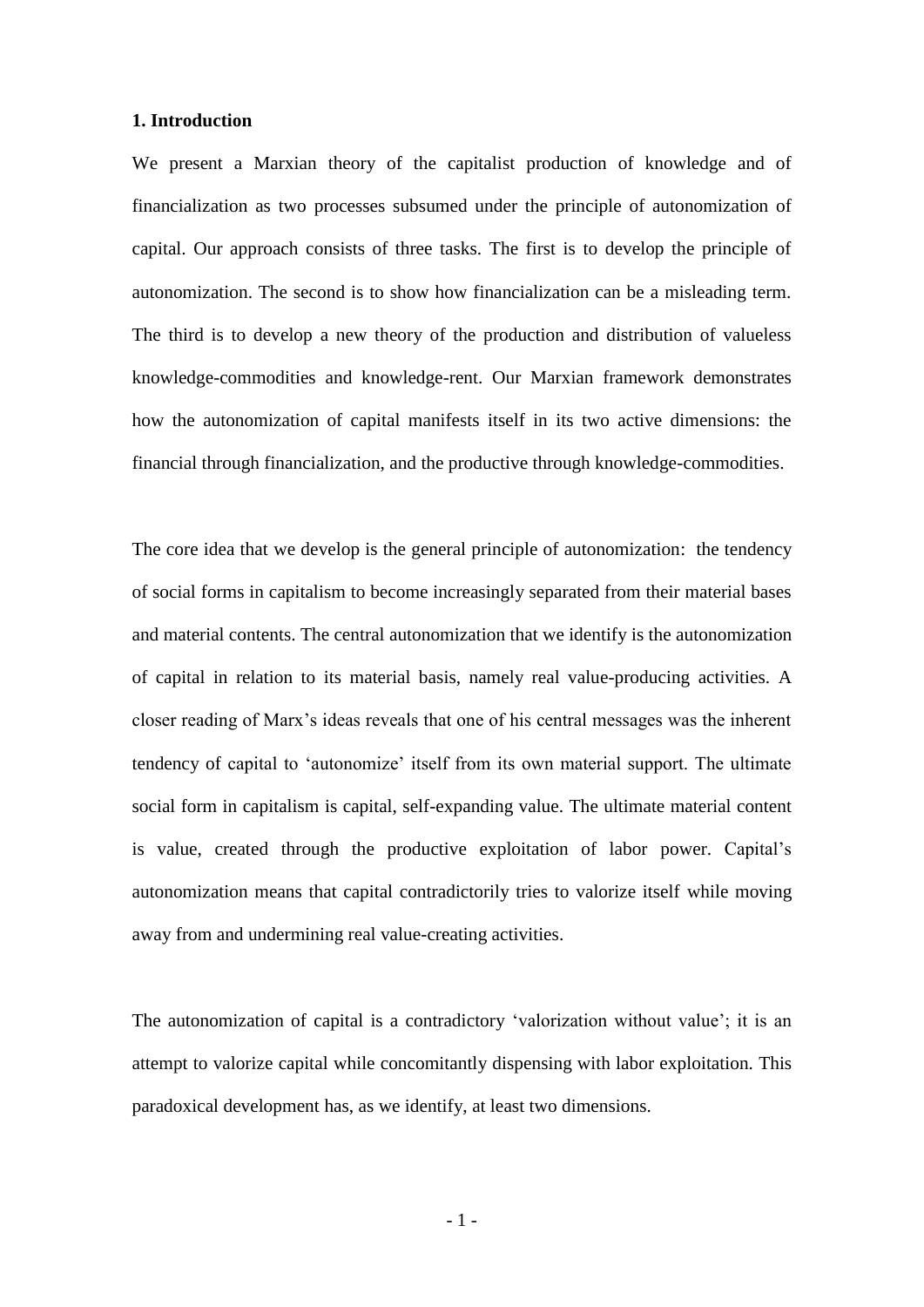One dimension is financial and is captured by the concept of ‗financialization'. In our Marxian framework financialization has a proper Marxian definition: financialization is a specific historical outgrowth of autonomization, and as such is the autonomization of value in relation to use-values. Financialization is the tendency of capital to valorize by contradictorily disconnecting value from the real creation and circulation of use-values. Our argument about autonomization and qualitative financialization, therefore, stands in contrast to current dominant heterodox approaches. Financialization is here understood as a higher stage in the development of capital; it is a continuing aspect of capitalism's evolution – exchange-value becoming more separated from and undermining the production of use-values. Our attempt is to provide a Marxian concept of financialization that bridges the common definition gap identified by Epstein (2005) and Goldstein (2009). But unlike other heterodox economists we have another goal in mind when developing the notion of financialization, which is to link financialization back to production and to autonomization.

The other dimension is productive and is captured by our theory of knowledge and information production in capitalism. The production of knowledge is subsumed under the principle of autonomization as a specific development in production that also valorizes capital by doing without labor exploitation. It dispenses with labor exploitation because in the capitalist production of knowledge, despite the creation of new and more productive use-values, there is no production of value. Marx and Marxists have usually focused on the production of value. According to our approach capitalism is, on the contrary, increasingly producing valueless products due to the systematic application of knowledge in productive activities.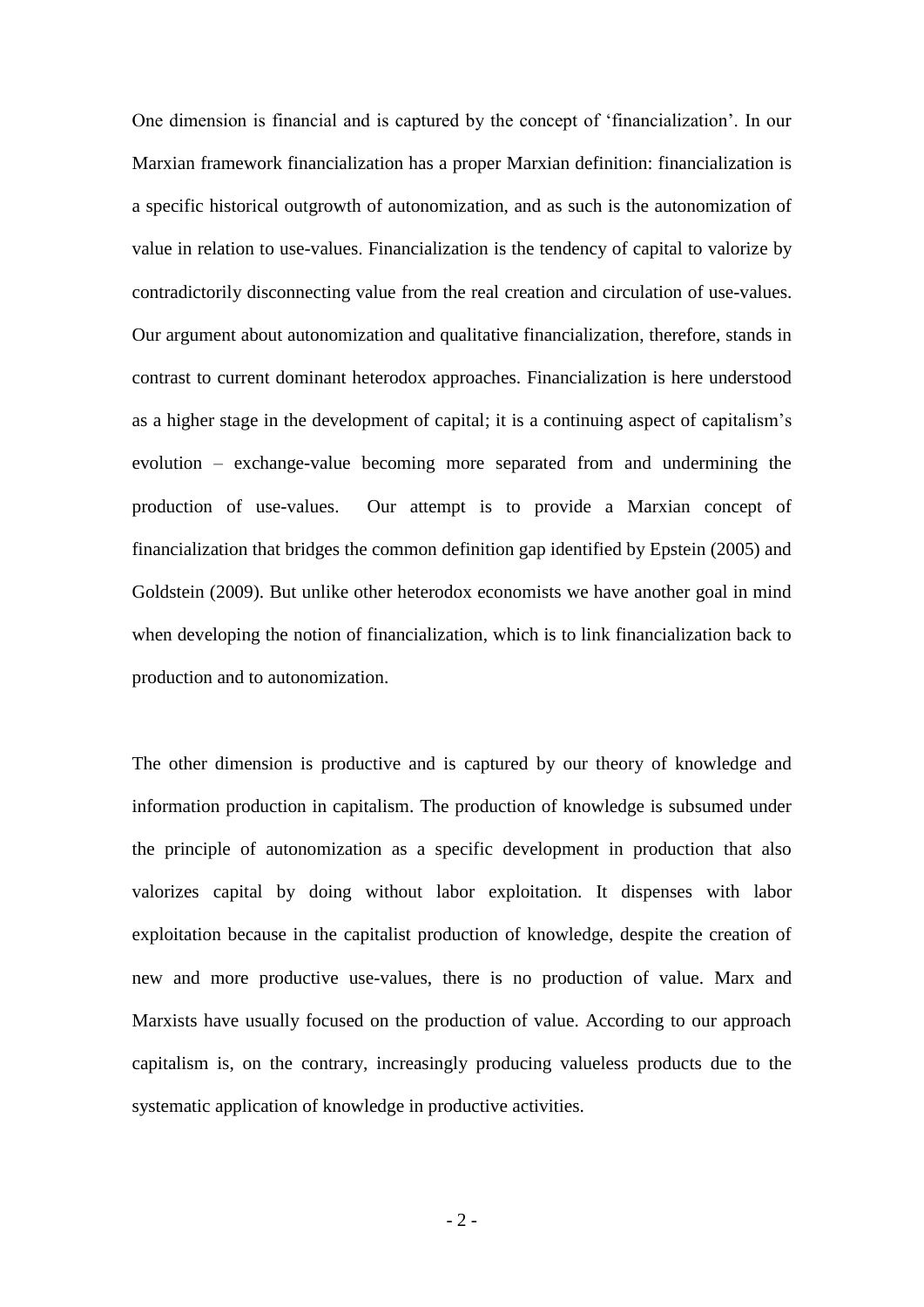The task of theorizing the production and distribution of knowledge and information means that we update Marx's theory to incorporate recent developments in the production and application of scientific knowledge in capitalist societies. We do so by introducing two new Marxian concepts. The first is 'knowledge-commodity', namely the rapidly growing volume of privatized knowledge and commodified information protected by the 'new enclosures', i.e. patents and intellectual monopoly rights. The second is 'knowledge-rent' as a new source of revenue in modern-day capitalism. The value of the valueless knowledge-commodities bears no relation to use-values at all, and its price system becomes almost entirely arbitrary. We focus therefore on the creation, determination and distributional impacts of these two new categories.

Ironically enough, valueless commodities are the direct result of the increasing application of knowledge in commodity production. Patents and monopoly rights per se, the two central conditions for the emergence of the knowledge-commodities and the knowledge-rent, are not new phenomena. But with the rapid spread of the production of valueless knowledge-commodities and their new role in production, capitalism has undergone a qualitative change, the consequence of which is the growing role of knowledge-rents in profit creation and profit redistribution. In *Capital* Marx originally theorized interest, profits, wages and ground-rent as sources of revenue, but he did not theorize *knowledge* as the basis of a new and specific source of revenue - which we analyze in this article through the concept of knowledge-rent.

Contrary to the idea that capitalism is currently experiencing a change in the commodity form - as supported by theories of 'immaterial labor' - we advocate that in fact it is the commodity form that is encompassing a new activity in social life: the production of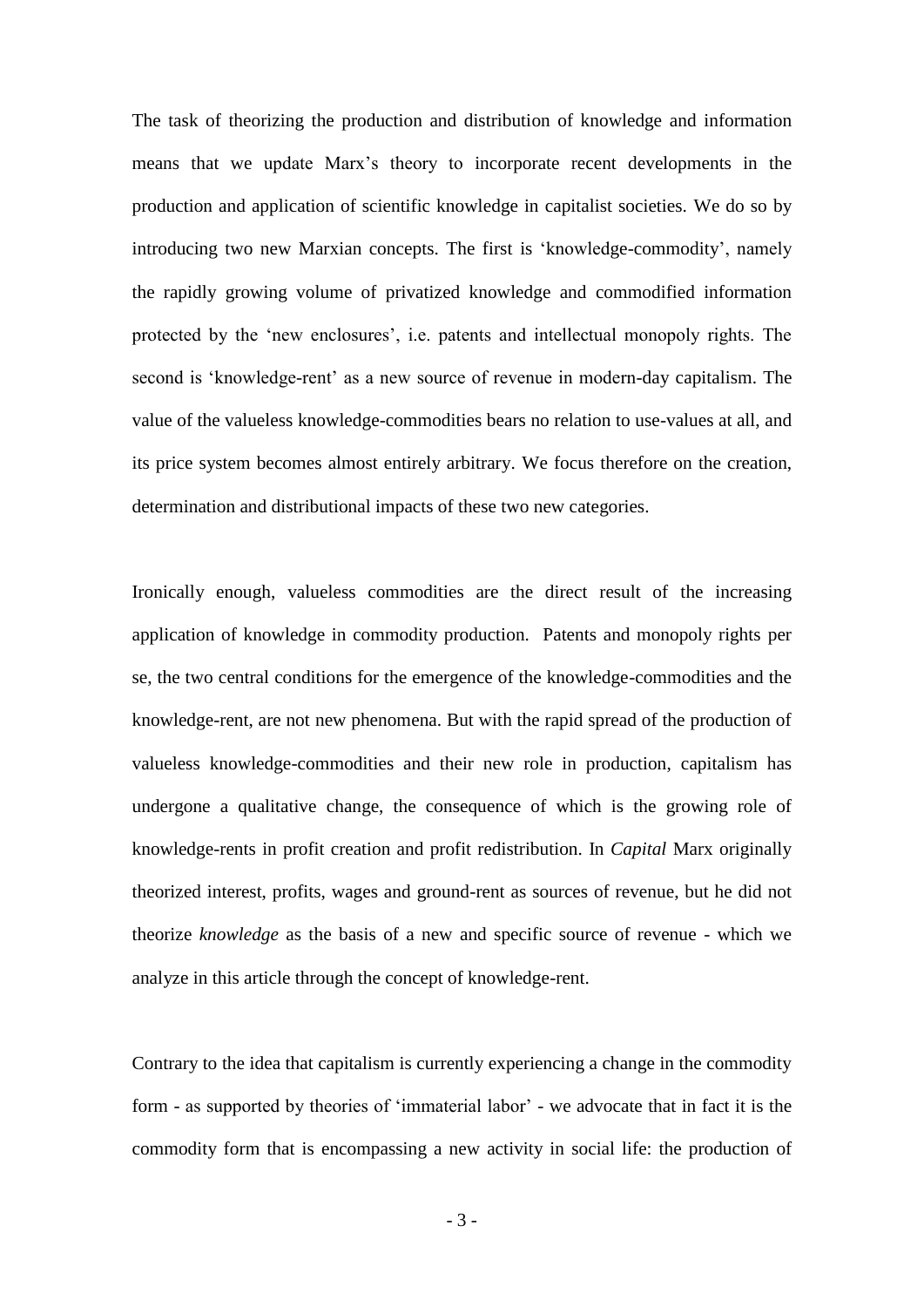knowledge. As Marx states throughout *Capital*, every time that the commodity form incorporates a new social object we observe an original logical development of the capital form:

(a) When the commodity form incorporates labor products, they become commodities;

(b) When the commodity form incorporates labor power, societies experience the formation of capital as such;

(c) When the commodity form incorporates money we have the emergence of money traders, which leads to the formation of interest-bearing capital;

(d) When the commodity form incorporates land it creates ground-rent.

Now we theorize the idea that:

(e) When the commodity form incorporates knowledge production it produces a novel logical moment: the creation of knowledge-rent.

Knowledge and financialization are two recurrent elements in the theme of post-1970 capitalism. Even though important, they are yet not sufficiently related in economic theory, even less in Marxian economic theory.

Autonomization manifests itself with both financial and productive aspects. Current dominant heterodox approaches tend to focus on the financial dimension. We do not deny that the financial dimension has its own concrete consequences. What we do affirm is that the financial side is not the complete story. What is central to financialization as we conceive it is the underlying process of autonomization that has implications for both finance and production. The autonomization of capital also has a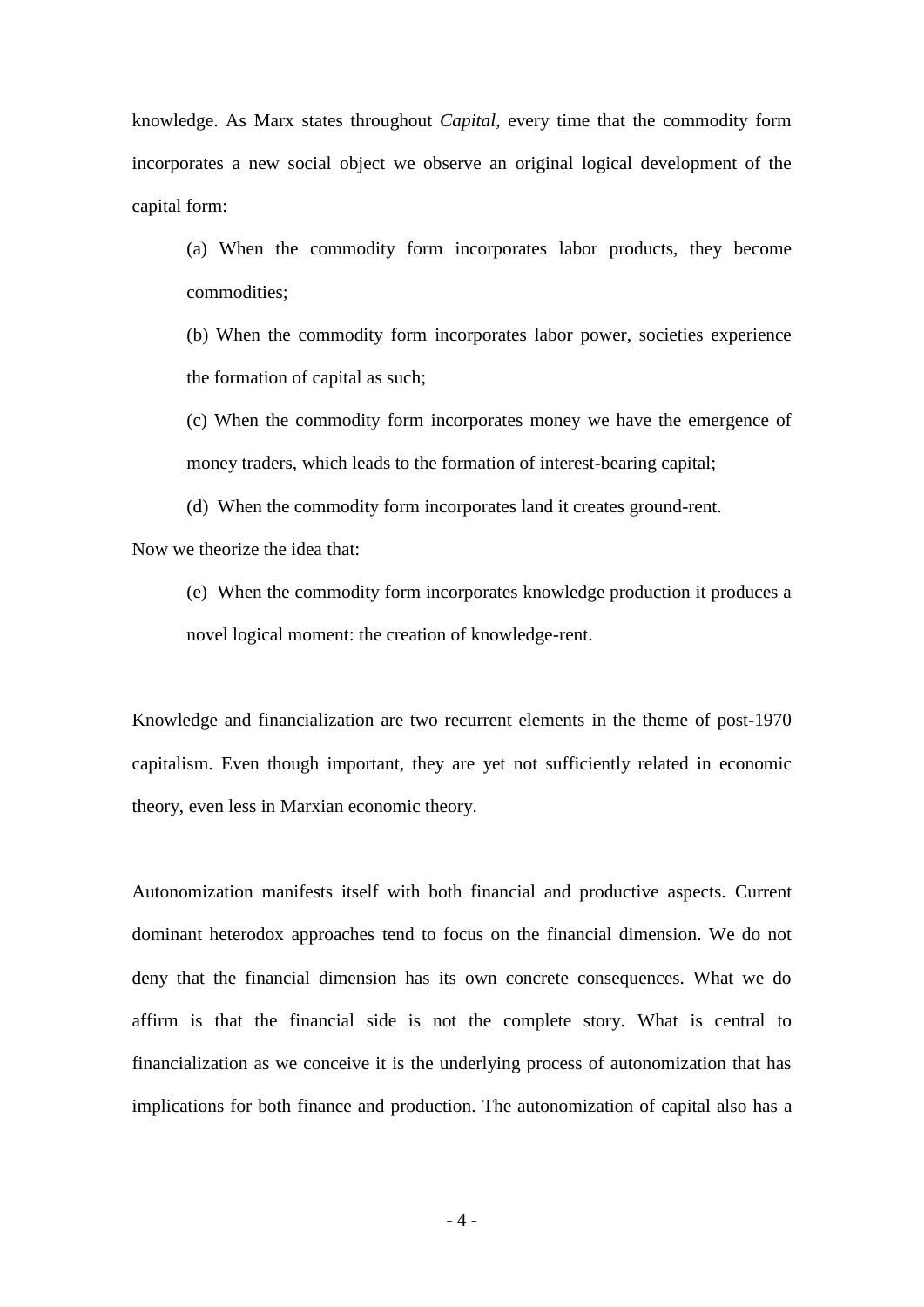productive dimension, which consists of the increasing incorporation of knowledge within production and the consequent expansion of valueless commodities.

Financialization, therefore, is a misleading term for it places too much emphasis on finance and little on production. We suggest that a better term would be autonomization. Autonomization encompasses both our vision of financialization, which is based on value becoming ever more distant from and undermining use-value production, and our vision of the production of knowledge-commodities that do not rely on value creation at all. Financialization and valueless knowledge-commodities are subsumed as the financial and the productive aspects of the general principle of capital autonomization.

#### **2. Financialization and Autonomization: A Marxian Framework**

Our proposal to understand financialization within a Marxian framework is highly indebted to the works of Teixeira (2007), Paulani (2009 and 1991) and Fausto (1987a and 1987b), who first noticed that the definition of financialization depends on the proper definition of capital. In the Marxian tradition capital was mainly understood as simply 'self-expanding value', which is an idea present in Marx's definition of capital as a 'social subject'. Capital as a subject has commodity and money as its predicates and has productive capital, interest-bearing capital, rent-bearing capital, and fictitious capital as its developed forms. But the definition of capital as self-expanding value misses an important point. It misses the basic idea of capital as an abstract form: a social form that has the tendency to expel its own content. In concrete terms, the idea of capital as an abstract form implies that surplus value creation both depends on and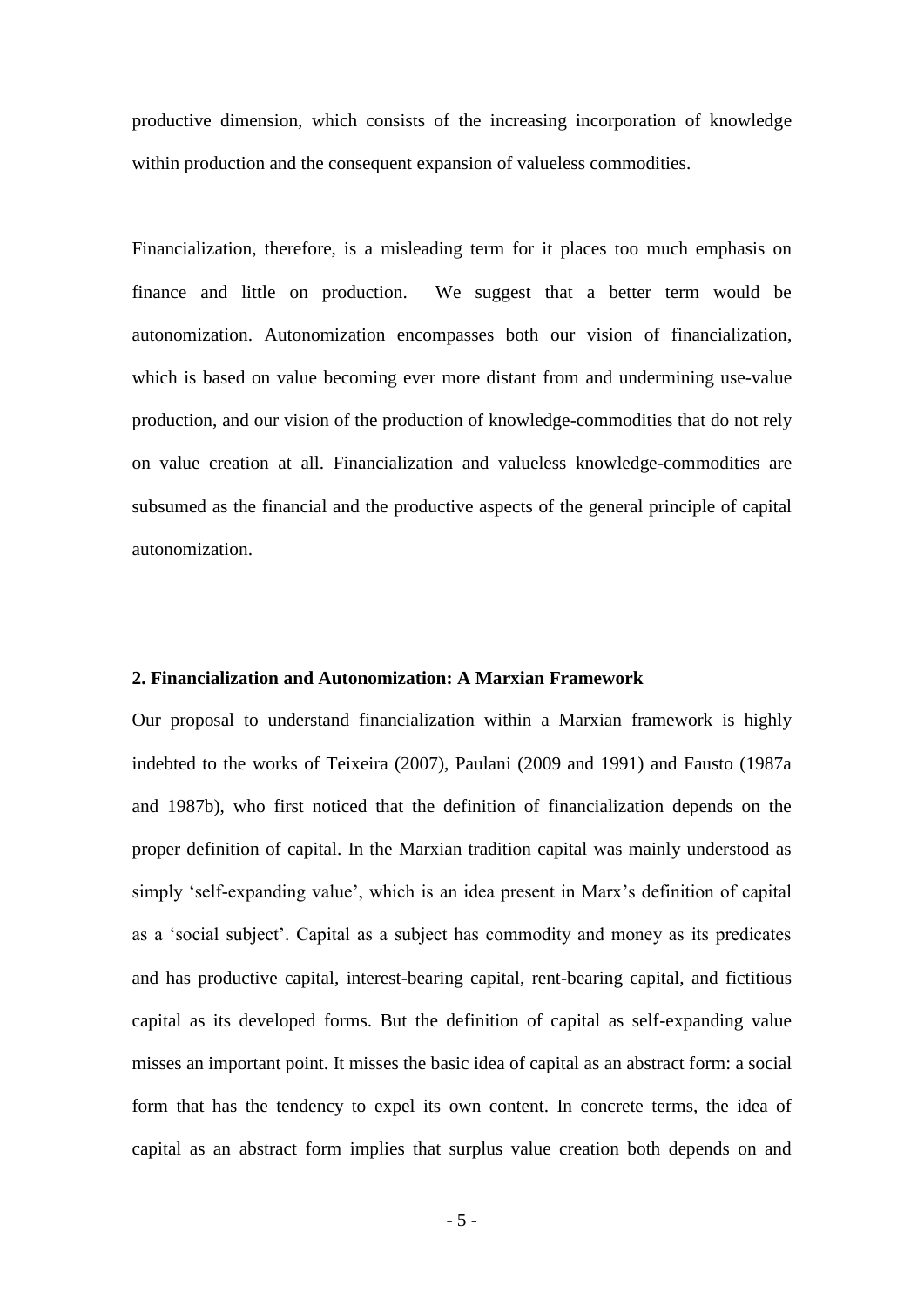expels productive labor. From *Capital I* to *Capital III* and also in the *Grundrisse,* Marx tries to show that capital, more than self-expanding value, is a social form with the inherent tendency to become 'autonomized':

> ―The historical broadening and deepening of the phenomenon of exchange develops the opposition between use-value and value which is latent in the nature of the commodity. The need to give an external expression to this opposition for the purposes of commercial intercourse produces the drive towards an independent form of value, which neither finds rest nor peace until an independent form has been achieved" (Marx 1990, p.181)

We propose that in a Marxian framework the general principle of autonomization should be understood as the inherent tendency of social forms in capitalism to become independent of their own bases.

By presenting the concept of capital in a dialectical manner Marx tries to indicate that the financial, rentier and fictitious forms have a tendency to become autonomized in relation to the real value-creating activities, a tendency which is already inherent in the commodity and money forms. From the first chapter of *Capital I* Marx makes every effort to show how value becomes increasingly independent of use-value, implying that autonomization is present within the essence of the commodity and money forms. According to *Capital*'s chapter 1, every commodity has two constituents: value and usevalue. When one commodity is exchanged for another the relative form is posited as value and the equivalent form is posited as use-value. The exchange externalizes the internal contradiction of each commodity between value and use-value. The quantitative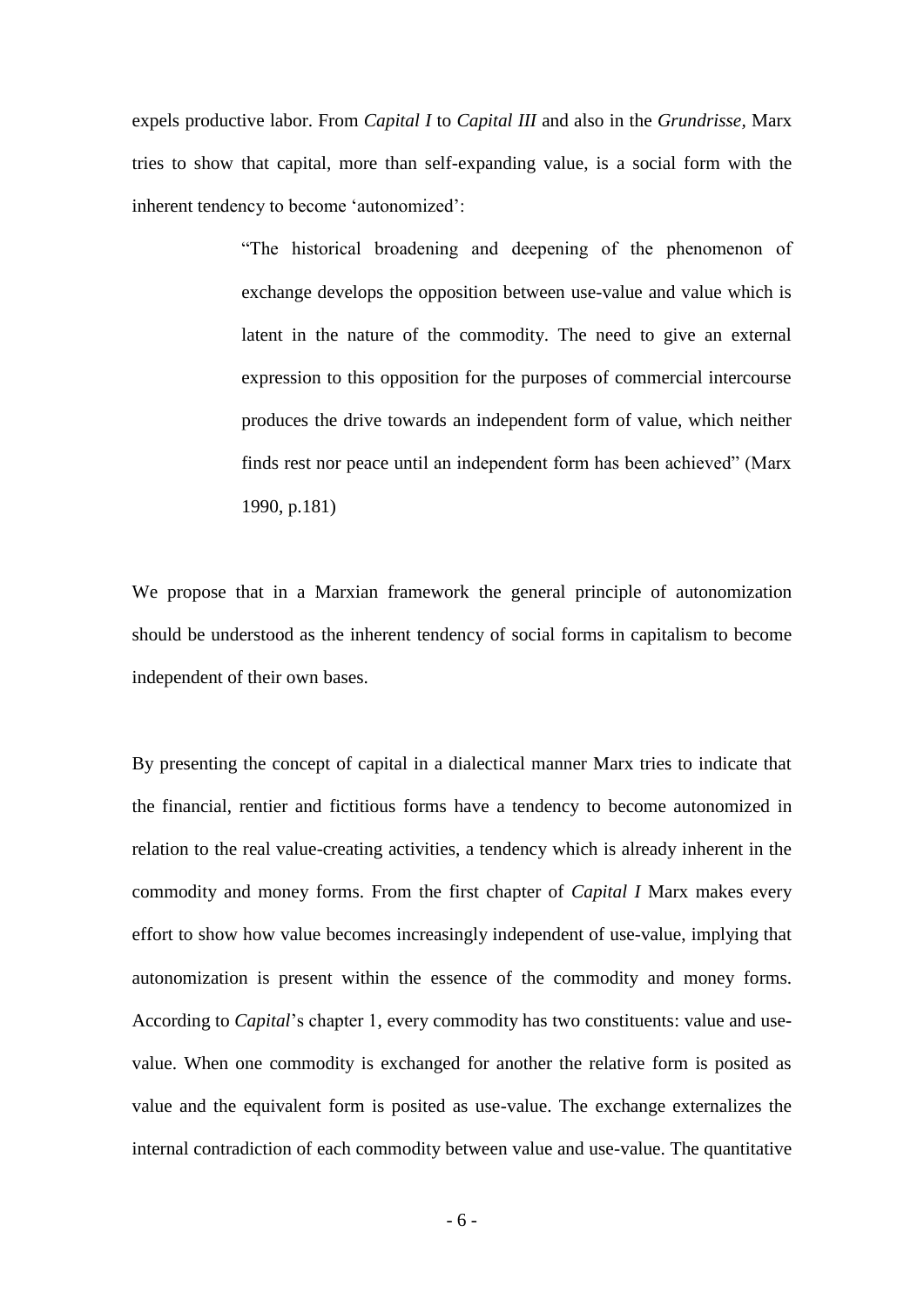exchange ratio between any two commodities is what Marx calls 'exchange-value'. Most importantly, the emergence of exchange-value itself is the first ontological step of the autonomization tendency. The generalization of trade then creates the one universal exchange value that operates as the general equivalent, namely money:

> ―The product becomes a commodity; the commodity becomes exchange value; the exchange value of the commodity is its immanent moneyproperty; this, its money-property, separates itself from it in the form of money, and achieves a general social existence separated from all particular commodities and their natural mode of existence" (Marx 1973, p.146-147).

> "money owes its existence only to the tendency of exchange value to separate itself from the substance of commodities and to take on a pure form" (Marx 1973, p.160).

Marx's attempt is, as we understand it, to show how each ontological development of commodity and money is one more step towards the increasing autonomization of capital from its own basis, real value creation. We can synthesize capital's logical formation with a simple scheme: commodity  $\rightarrow$  general equivalent  $\rightarrow$  coin  $\rightarrow$  money  $\rightarrow$ capital  $\rightarrow$  productive capital  $\rightarrow$  continuous accumulation of capital  $\rightarrow$  interest-bearing capital  $\rightarrow$  rent-bearing capital  $\rightarrow$  fictitious capital. The development of capital is, therefore, just a matter of developing what is presupposed - i.e. present as a potentiality - in its essence: the ever growing separation of social forms from their own material supports. Money, capital, accumulation of capital, interest-bearing capital and fictitious capital are all enhanced forms of the core tendency of autonomization: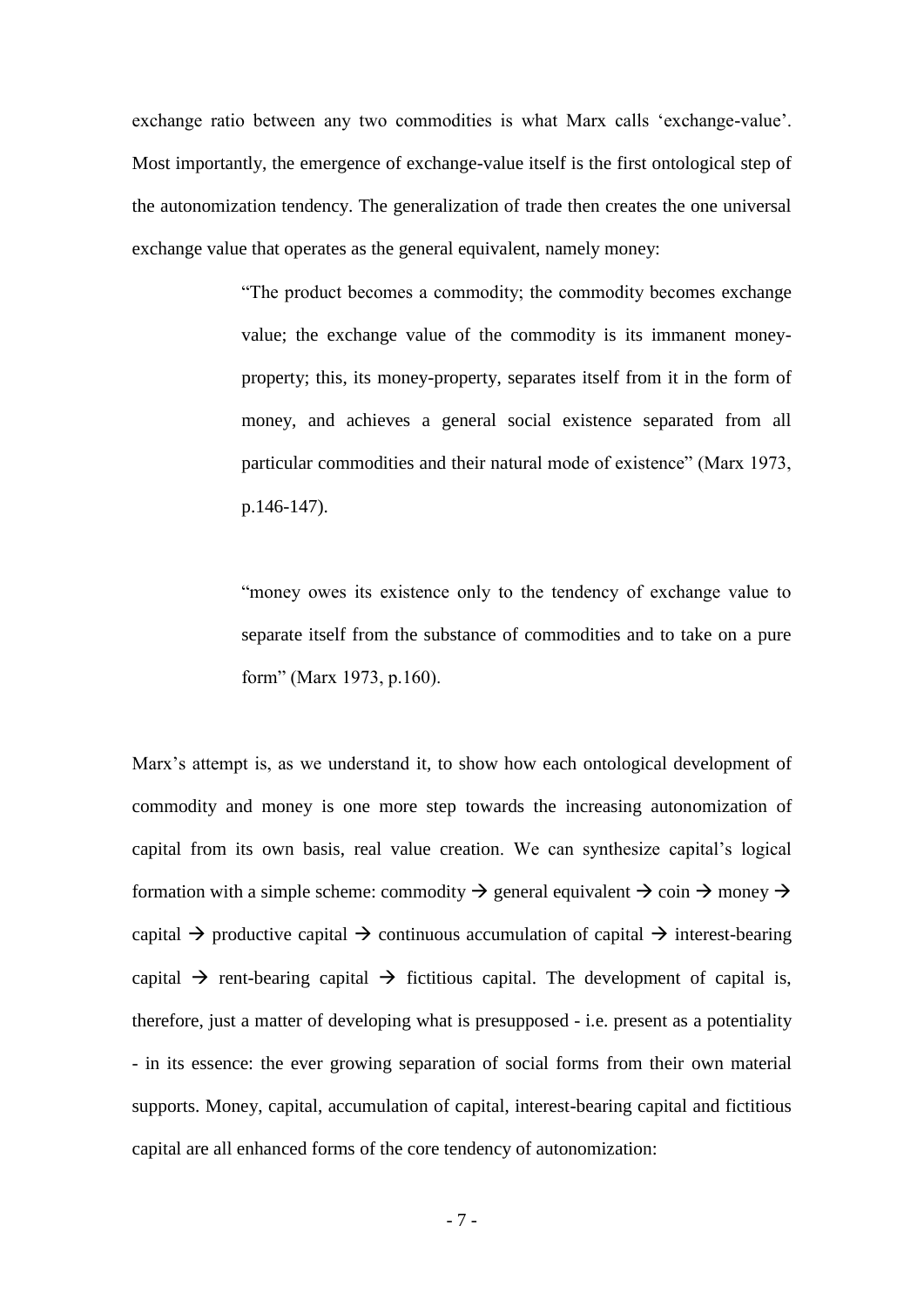―All contradictions of the monetary system ... are the development of the relation of products as exchange values, of their definitions as exchange value or as value pure and simple" (Marx 1973, p.152).

The principle of autonomization relies upon the dialectical understanding that truth is becoming. For the dialectics, becoming, and not merely being, is the truth: "For the real issue is not exhausted by stating it as an aim, but by carrying it out, nor is the result the actual whole, but rather the result together with the process through which it came about" (Hegel 2002, p.26-27, §3). Lukács also understood the same point: "reality is by no means identical with empirical existence. This reality is not, it becomes. [...] In this Becoming, in this tendency, in this process the true nature of the object is revealed" (Lukács 1922, p.203). The dynamics of becoming is central to the Marxian dialectics as it is central to the Marxian principle of autonomization that we support in this article. Autonomization is the becoming of capital.

This way the notion of autonomization has a precise meaning: it is the introduction of new layers of ontological - both logical and historical - mediation between social forms and their material bases. If fictitious capital is the most autonomous form of capital it is so because as fictitious capital the social form is separated from its material basis by several mediations. For the mainstream economist autonomization merely appears as irrational exuberances when asset prices do not reflect the fundamentals of the system.

The conventional approach is to consider capital accumulation chiefly as an accumulation of technology, goods and services. On the other hand, the Marxist point of view treats capital as a social form. While Neoclassicals and Keynesians understand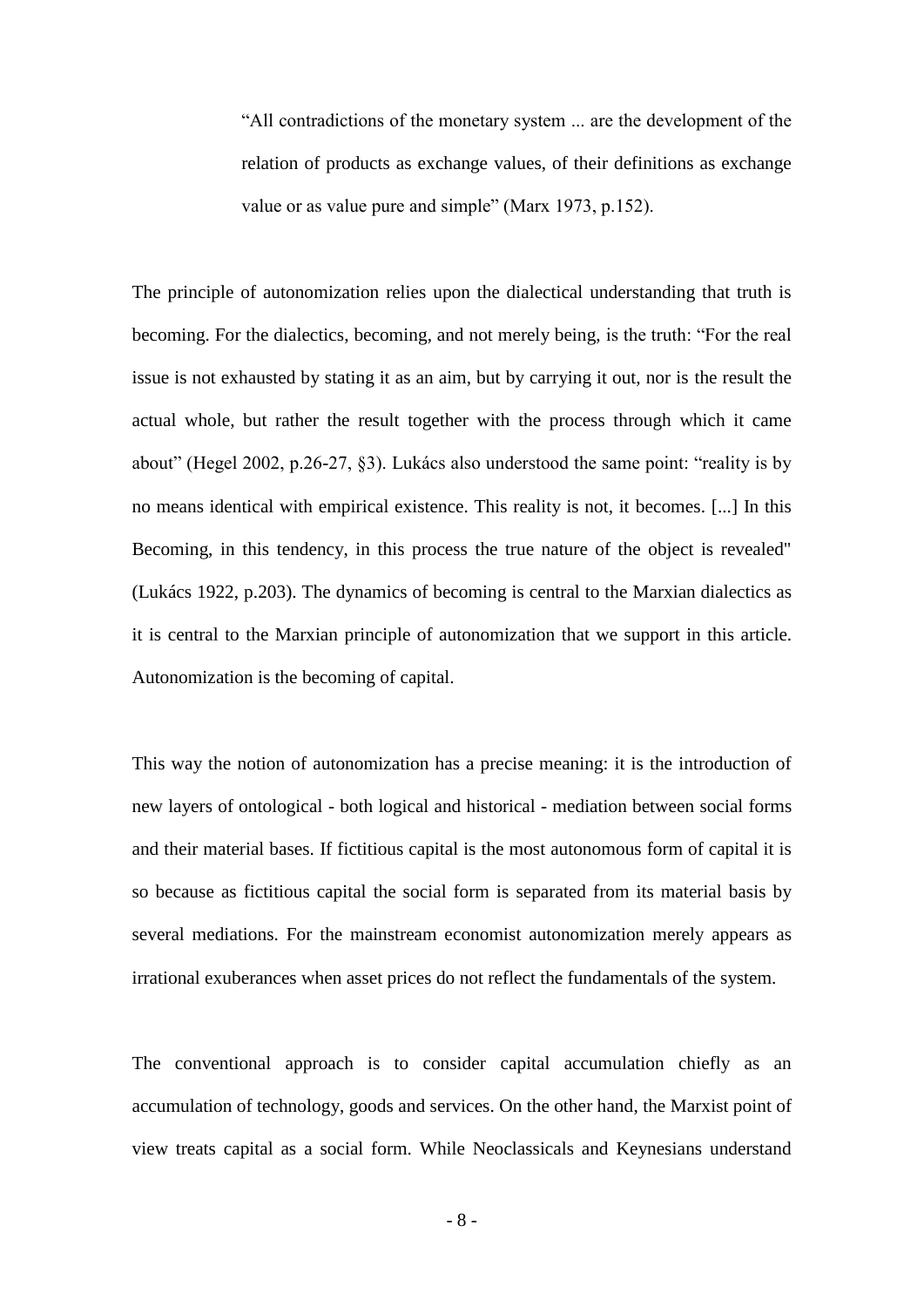capital as simply an input, Marx treats capital in terms of sociability. Capital as M-C-M' can be abbreviated to M-M' exactly because the motive of capitalist production is not the expansion of the production of commodities (use-values) but rather the expansion of the valorization of value. In concrete terms, as often as possible capital tries to disencumber itself from real value-creating activities while still contradictorily attempting to self-expand as value. Autonomization appears as economic agents, be them financial or non-financial, trying to generate revenues without the actual production of new values through surplus labor extraction.

If by capital autonomization we mean the introduction of new ontological layers of mediation between the expansion of capital and the real production of value, then ‗financialization' is just a higher stage and an outgrowth of autonomization. Financialization is a contemporaneous stage and one dimension - even though not the sole - through which the expansion of capital contradictorily tries to disentangle itself from the effective creation of surplus value. Financialization is the autonomization of value in relation to use-values, and as such is the most recent financial aspect of the general principle of capital autonomization. But the financial dimension is not the complete story. Production also plays a leading role in the autonomization of capital.

# **3. Financialization and Valueless Commodities: Two Dimensions of Autonomization**

The autonomization of capital has at least two important dimensions. The first is financial. Finance is a dimension of autonomization because it is a specific form of autonomizing capital from surplus value extraction. Its specificity lies in the tendency to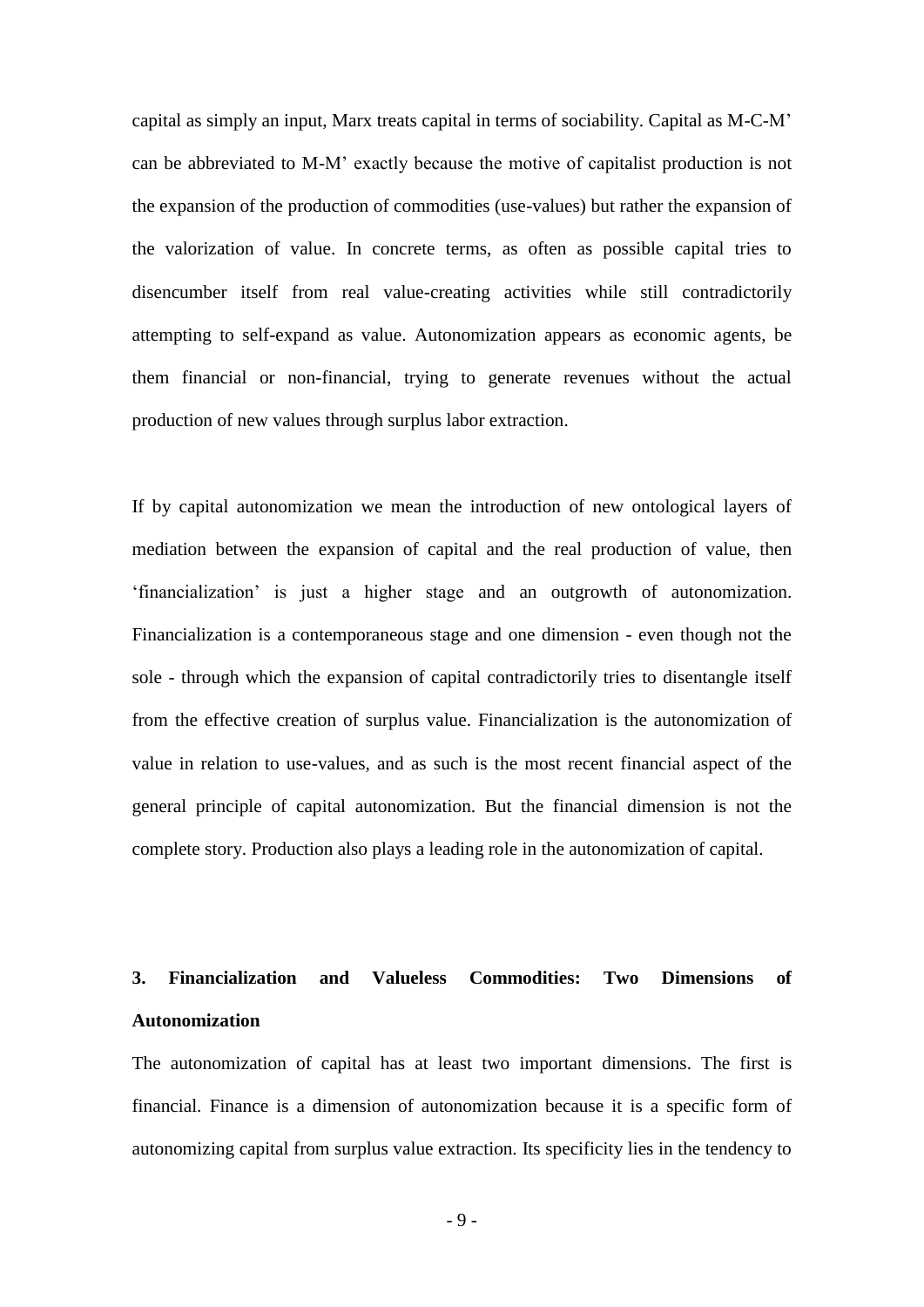separate value (the social form) from use-value creation and circulation (its own material base). Finance contradictorily attempts to "valorize" capital without creating new use-values and also by distancing further the valorization process from the already existing use-values. The second dimension of autonomization that we identify is productive and is represented by the production of valueless knowledge-commodities, for which value bears no relation at all to use-values. In both cases, be it in finance or with the valueless commodities, the price system becomes almost entirely arbitrary and disconnected from real value creation.

How does our approach to financialization relate to the dominant heterodox approaches? First we briefly state the main current Marxian and near-Marxian theories of financialization:

- (i) Epstein and Jayadev (2005) and the French Regulationist School (Boyer and Saillard 2002, Chesnais 2005): emphasis on the dominance of the financial forms of capital, such as interest-bearing capital and rentier capital, over productive capital. They introduce the idea of finance-dominated accumulation regime and of the rise of an international rentier class<sup>2</sup>;
- (ii) Arrighi (1994), Wallerstein (2003), Krippner (2005), and Suter and Pfister (1987): emphasis on Braudellian long-waves and on the sources and patterns of capital accumulation. The financial form is, for them, the most flexible form of capital and is not restricted to the financial sector: financial profits also occur in industrial firms;

<u>.</u>

 $2$  It is important to differentiate between "financial sphere" and "financial form", as financial activities are not restricted to purely financial firms. The expression "financial sphere" might lead to the mistaken idea that finance takes place in a certain economic compartment. The "financial form" expression is more flexible and allows finance to be an activity taking place anywhere in the economy.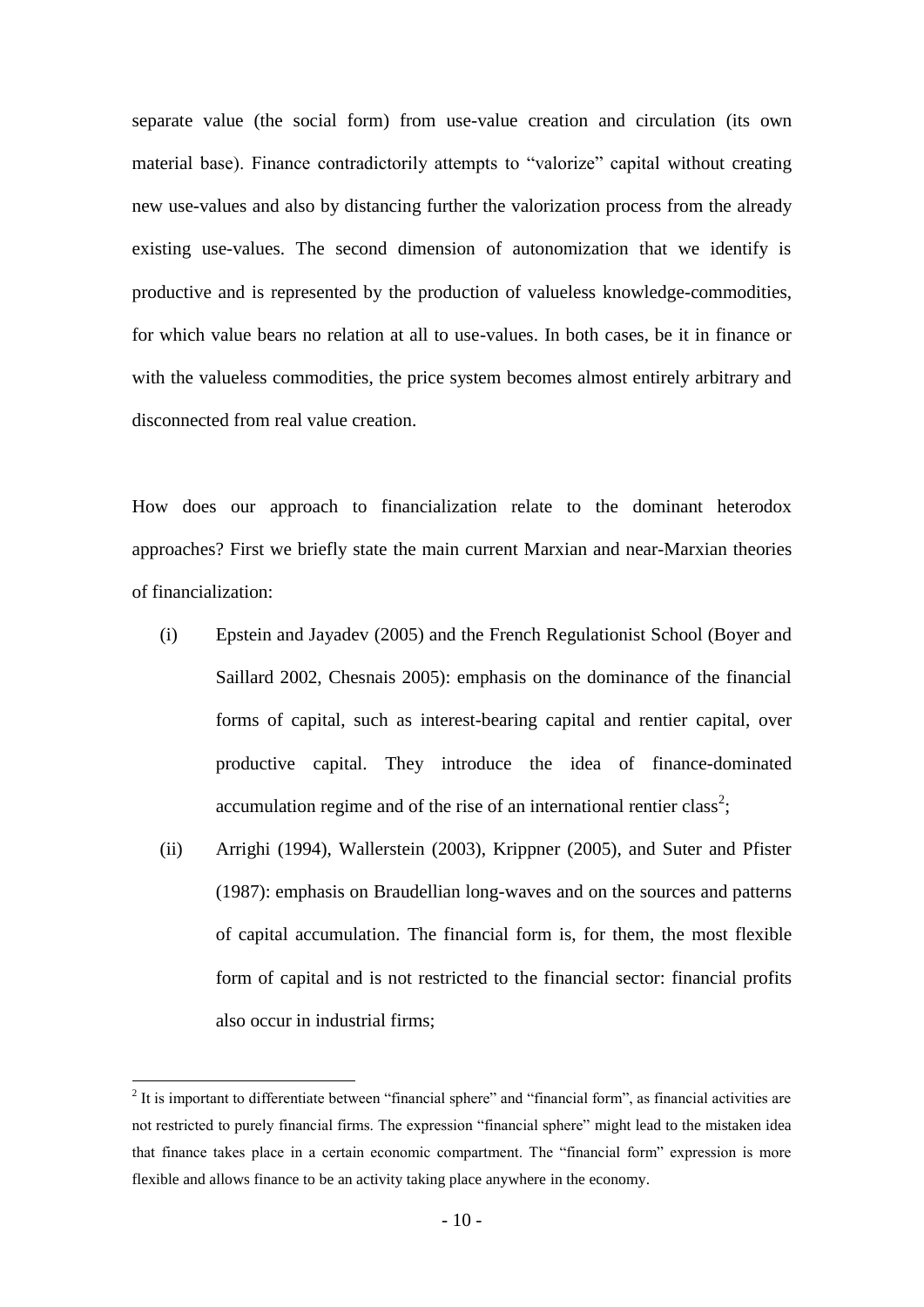- (iii) Crotty (2003 and 2000) and Orhangazi (2003): emphasis on modes of competition, industrial organization and lack of aggregate demand growth that jointly produced a tendency towards indebtedness and the search for profits in financial activities. Financialization of non-financial firms means that financial investments are crowding out real productive investments;
- (iv) Negri and Lazzarato (2001) and Gorz (2005): emphasis on the service and information economy and on the rise of 'immaterial values' and 'immaterial labor'.

Each of the main heterodox approaches to financialization have their own important contributions, be it in theoretical or statistical terms. Each of them point to distinct features of the post-1970 capitalism and in most cases the positions in fact complement each other. We defend in this article the idea that all of the above approaches, ours included, share one point: that capital accumulation is paradoxically separating from and undermining real surplus creation. This common feature that we identify in the heterodox literature is captured by our Marxian concept of autonomization.

Our attempt is to overcome what Epstein (2005) and Goldstein (2009) have diagnosed as a yet absent common definition of financialization. For example, when Epstein and Jayadev (2005), Crotty (2003 and 2000), Krippner (2005) and Orhangazi (2003) demonstrate how non-financial firms were compelled to financialize (meaning that they were forced to make non-productive investments to somehow generate increased profits for shareholders) it implies exactly what is captured by our Marxian framework. According to the above-mentioned literature, financialization consists of at least two main aspects: (i) the unprecedented dynamics that financial activities achieved after the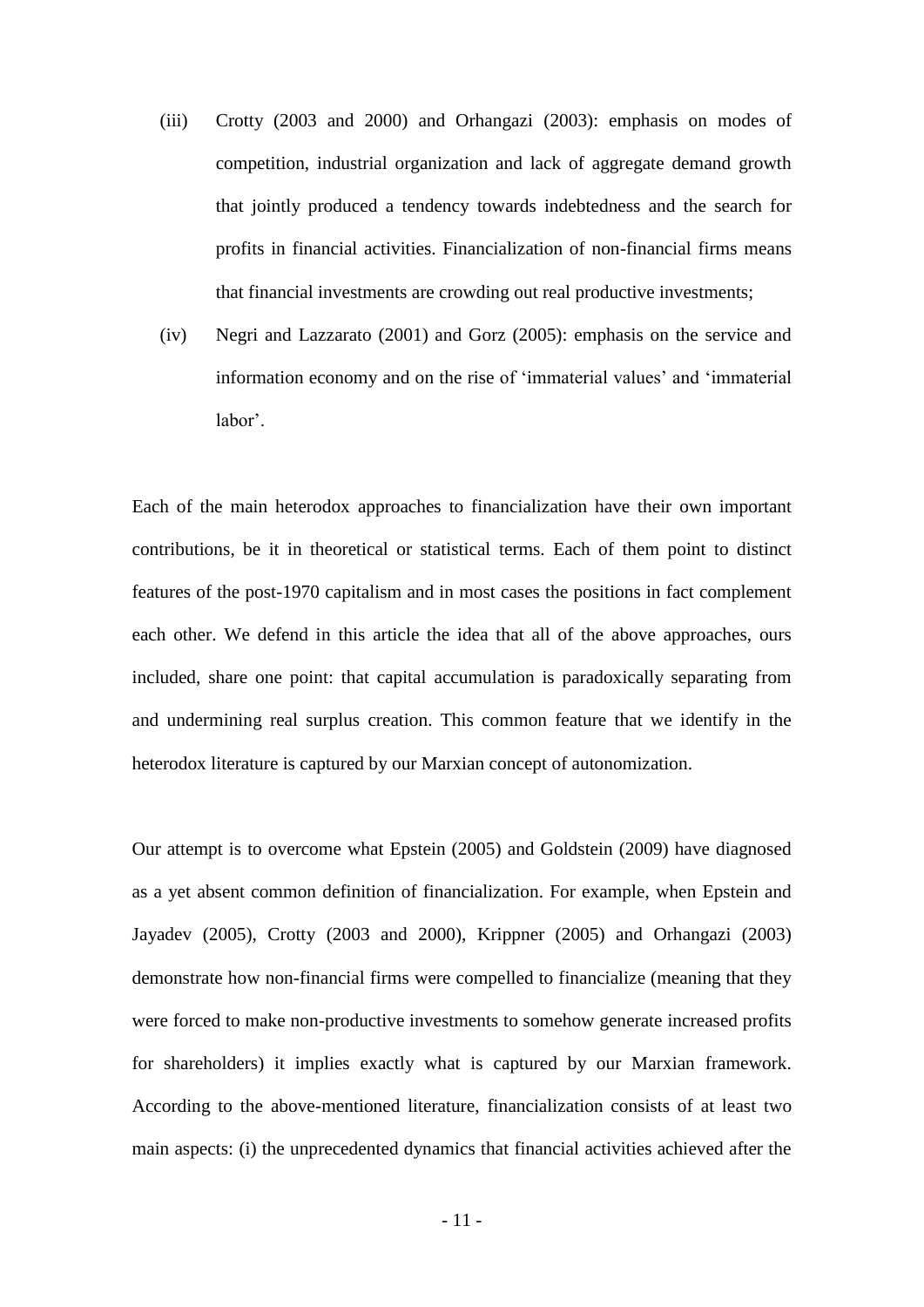1970s; (ii) the crowding out of non-financial investments by financial investments. Our Marxian definition of autonomization also incorporates these two central aspects of financialization as both of them are clearly ways to contradictorily "valorize" capital without producing new surplus value or new use-values. Financialization autonomizes capital from its own support.

The first dimension of capital autonomization is financial and is incorporated in the concept of financialization. But we must be careful with the terminology, for the heterodox theories share one caveat, namely that they excessively focus on finance as the active dimension. When production appears it appears passively: finance made production more short-sighted; shareholder revolution forced managers to care less about long-term profits (Stockhammer 2004); finance crowded out real productive investments etc. Production responds passively to finance. We overcome this deficiency with the second dimension of autonomization, production. The production of valueless knowledge-commodities and the emergence of the knowledge-rent represent a simultaneous and independent outgrowth of the autonomization of capital. In our approach, productive activities are not passive; they become instead agents of change. Financialization is one important dimension of autonomization, but it is not the only one.

What gives financialization its unique historical characterization is its institutional framework and the specific forms of class conflicts that emerged after the 1970s. We are not positing that in the current phase of capitalism there is nothing unique about financialization. Our argument, on the contrary, is situated at a higher level of abstraction and do not deal with more concrete specificities. The dominant heterodox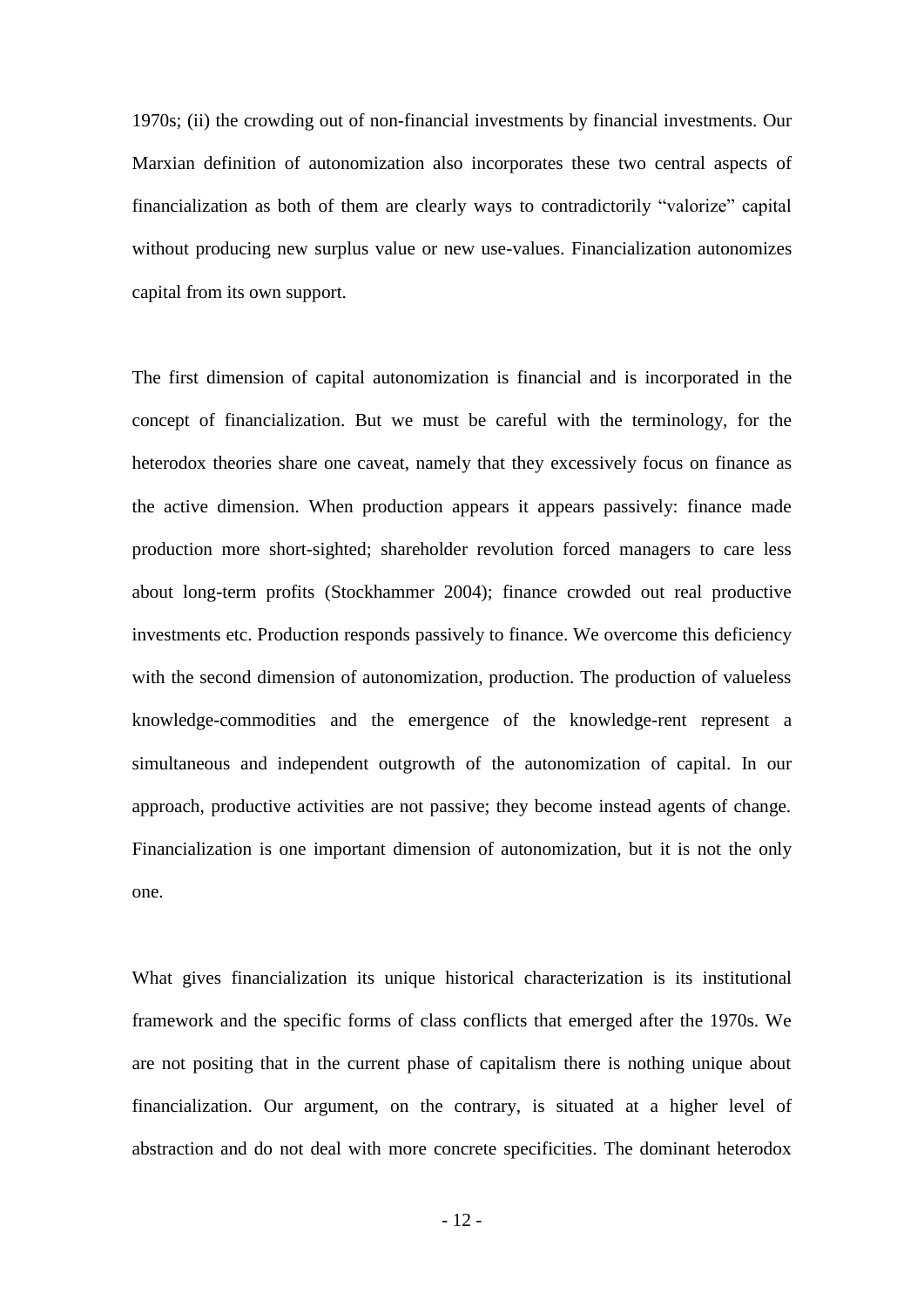approaches do a better job in investigating concrete transformations. The other authors writing on financialization situate it as a particular temporal moment that has produced concrete results: the rise of rentiers, the shareholder value, bubbles, and the Great Recession. Financialization, on the contrary, is conceptualized in this current article at a higher level of theoretical abstraction than is the work of the others we cite. Unlike other heterodox economists we have another goal in mind, which is to link financialization back to production and to autonomization without discussing specific financial institutions or assets.

The watershed for shifting the focus of the debate to productive activities is the post-1970 technological revolution underpinned by private appropriation and capitalistic production of knowledge. Instead of focusing on the monetary and financial forms of capital, our approach draws insights from Prado (2006a, 2006b, 2005) and Lysandrou (2005) to shed light on the commodity form.

The works of Prado represent a new attempt to shift the financialization debate to the inner components of the present mode of production. Prado's main argument is that present-day capitalism is increasingly heading towards the production of valueless commodities *sui generis* that we will call ‗knowledge-commodities'. Knowledgecommodities are privatized knowledge and commodified information (such as computer software, chemical formulae, cultural and musical production, engineering secrets, and patented knowledge) that bear the central feature that they cannot be sold but only loaned or lent. Prado draws an interesting conclusion: the intellectual property and monopoly rights that protect the knowledge-commodities from free use give a financial character to commodity-producing firms as firms obtain financial revenues while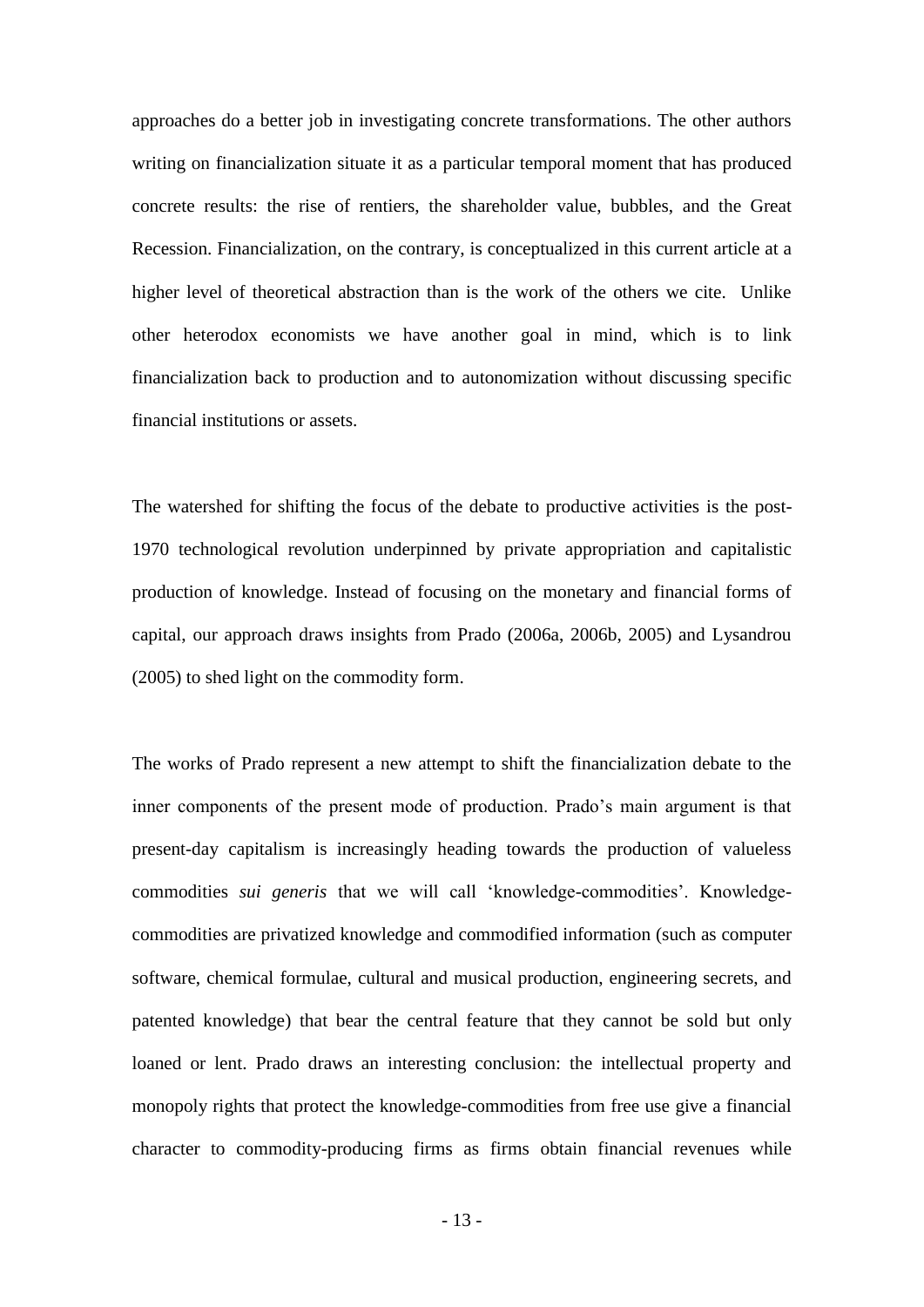lending their own products. Prado's attempt is to show that the revenues, as they accrue from lending activities, can be characterized as interest yields. The central argument is that we need to examine the radical changes that took place within productive activities and then analyze the impact of the changes on the circuit of global valorization. He asserts that one needs to shift the focus of the analysis from finance to transformations in production. For Prado we are currently experiencing a profound change in the mode of production of commodities and, according to him, Marxists should search for the novel essence of productive accumulation.

The main rationale behind Prado's assessments is the idea that the most advanced and dynamic sectors are increasingly dependent on intellectual workers. The valueless commodities *sui generis*, which can be seen both as final consumption goods and services and also as inputs for future production, demand substantial investments in R&D. Knowledge-commodities require huge amounts of highly skilled labor-time to be conceived, steeply increasing their cost. But despite the fact that their first-time production presupposes the investment of large sums of money these special commodities can easily be copied.

In concrete terms, if highly-skilled Microsoft employees spend three whole years developing a new operating system but if even a child of 8 can easily copy it, its value is nil. So even though large investments were necessary for the development of the software the fact that the commodity can be duplicated without any further complication makes it valueless. The same happens with the pharmaceutical industry. After years of investment and research, medicines can be easily copied by direct competitors.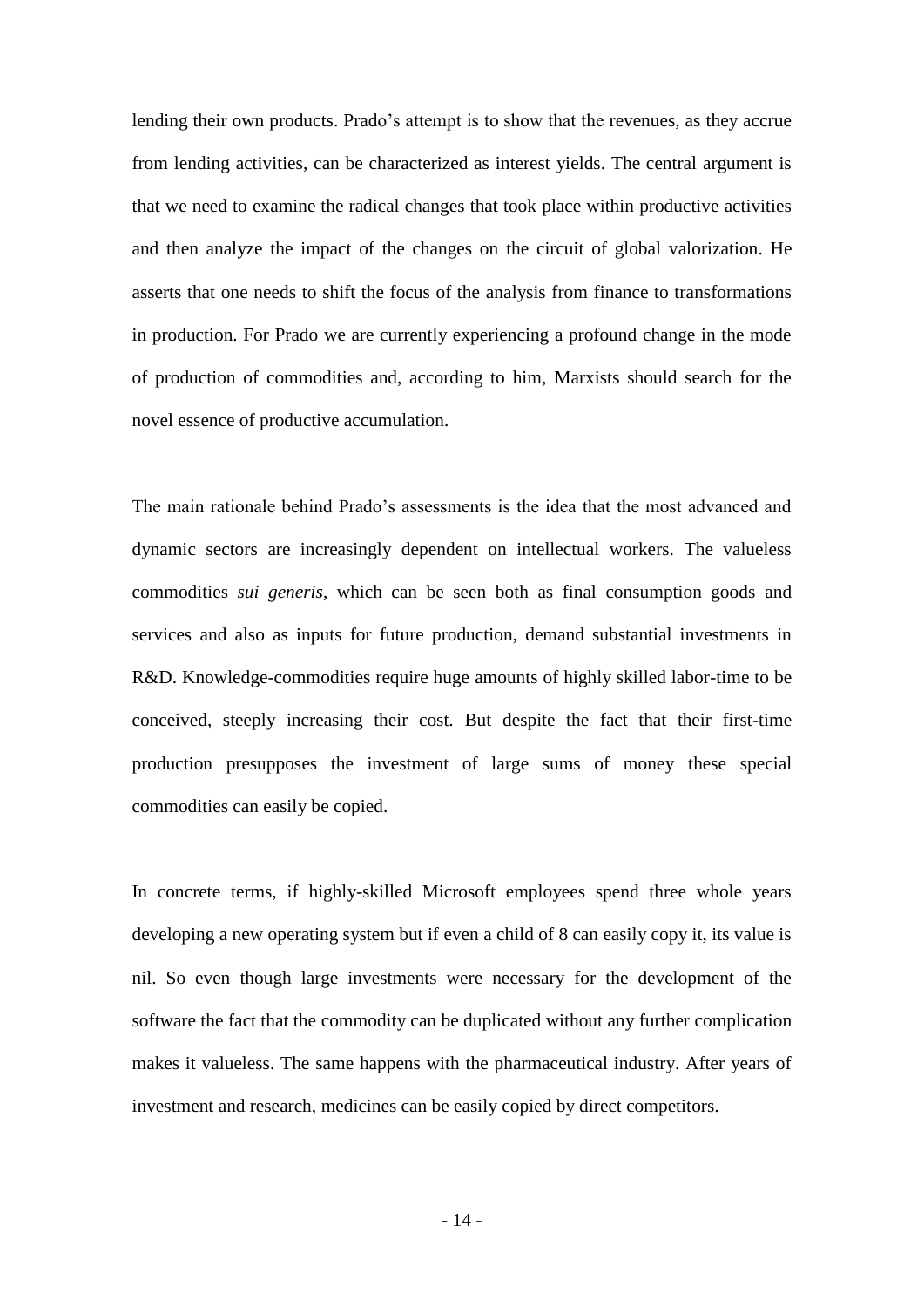The valueless property of the knowledge-commodities is an implication of what Marx himself stated in *Capital III*:

> ―the value of commodities is determined *not* by the time that it took to be originally produced but by the labor time necessary to its *reproduction*" (Marx 1984a, p.298 – emphasis added)

The capitalist response to the known public-good and free-riding dilemma is clear: privatization of knowledge - that is, transform knowledge into a monopolized commodity through the creation of intellectual property rights that impede effortless reproduction. This way, knowledge-commodities will be protected by an institutional device that prevents people from freely acquiring and reproducing them. They will no longer be sold but only loaned or lent. The 'buyer' (actually a borrower) will only have the right of use, not of ownership. That is the logic behind licensing rights: the consumer becomes only a user, not the owner of the knowledge-commodity. Excludability is the solution to the inherent free-riding paradox of knowledge production in capitalism.

According to Prado the fact that the commodities *sui generis* cannot be sold but only lent creates the possibility for them to function as loaned or lent capital. The revenue obtained in the licensing transaction can then be identified as interest payments. The capitalist maintains knowledge as a commodity and transfers the right to use it by means of a contract that safeguards his own property rights through legal guarantees. He has to necessarily consider it as loanable capital (Prado 2005, p.107). The producer thus becomes a financial institution that lends its products and demands payments in the form of interest. The producer becomes a financial entrepreneur and the productive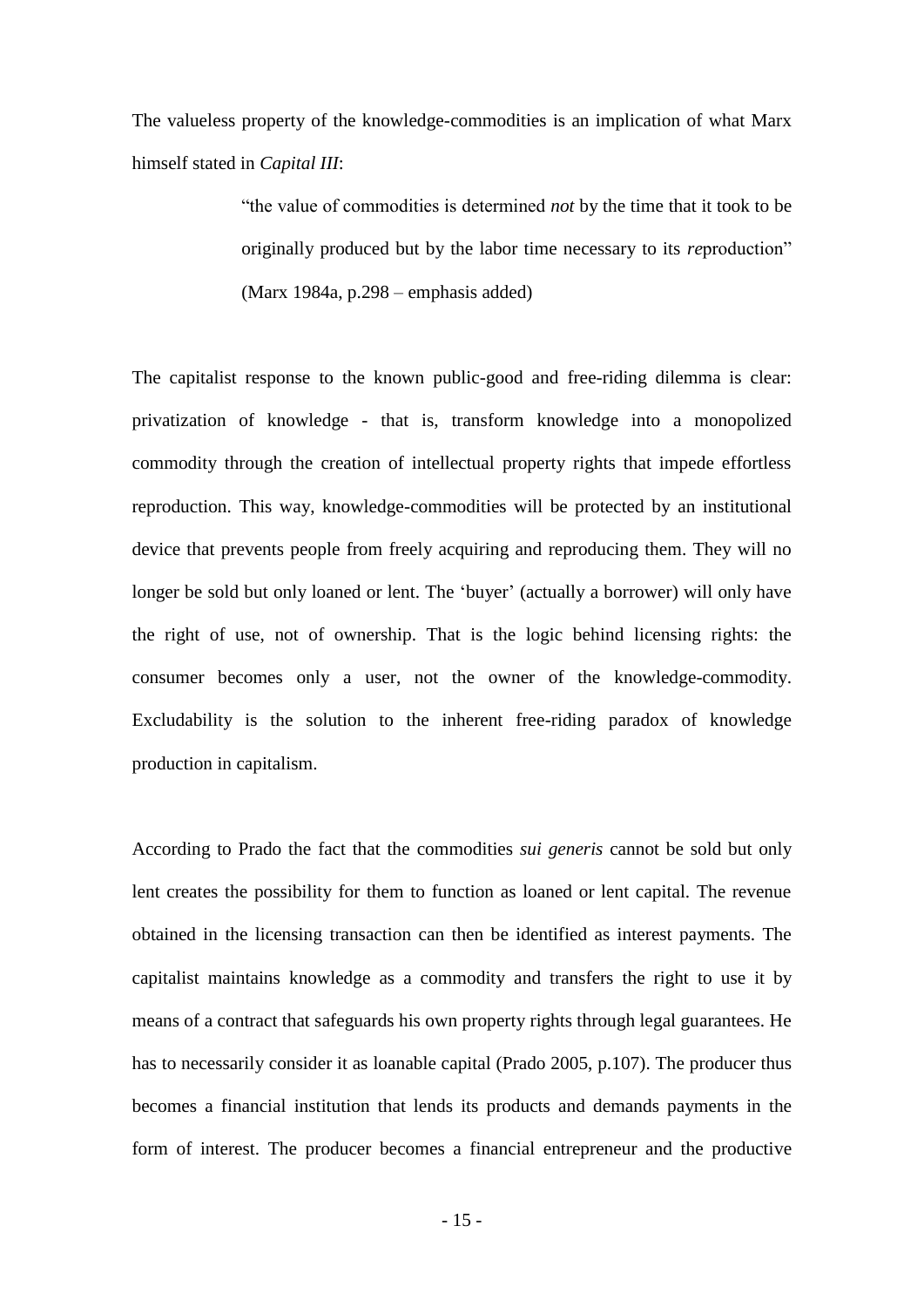circuit becomes the production of interest-bearing capital, for which interest is its revenue. The basis of the system is no longer the sole appropriation of abstract labor but the increasing gains obtained over the appropriation of ideas through intellectual property rights. As a consequence, the form of valorization of the new dynamic companies that produce valueless use-values becomes increasingly similar to that of the interest-bearing capital form:

―these products are, as stated by Marx, commodities *sui generis*. They receive the capital form as commodities. So Microsoft – and this seems to have become a general tendency – operates in the  $M - C$  ... P ... M' circuit, as does a typical company that lends money. The assertion is justified because, as Marx said, 'all loaned capital is always a particular form of monetary capital' (Prado 2006b, p. 222). And "that one who lends the commodities as capital lends the corresponding amount of money and he is, to all intents and purposes, a financial capitalist" (Prado 2005, p.108).

Valueless knowledge-commodities operate as lent money because the producer cedes the use of it but not its ownership.

Prado identifies the origin of the modern financial dynamics within productive activities and states that the real change in recent years is a more profound change that has taken place in production. Theories of financial dominance would thus be the embodiment of the essential change in productive conditions (Prado 2005, p.126). For modern times the new base of profit is not only the exploitation of waged labor but also the gains obtained through the monopolization of knowledge.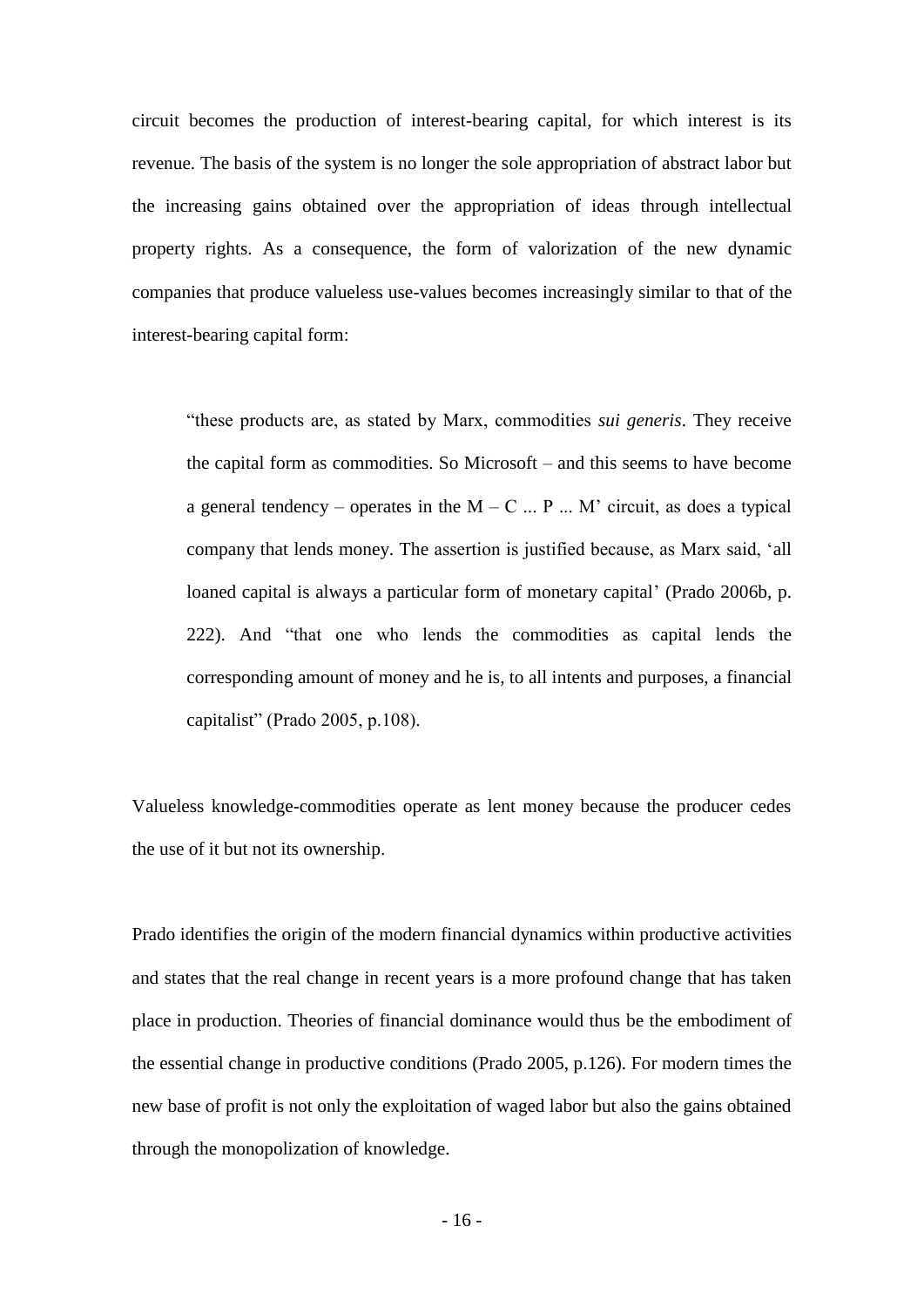Such ideas are very appealing, especially within a Marxian framework. Prado's attempt to draw attention to the essence of production is insightful and deserves further investigation. He is right when stating that to assume the form of interest-bearing capital value does not necessarily need to be in money form as it can also be in commodity form. What matters is that interest-bearing capital presents itself as a sum of value<sup>3</sup>. Practical examples are the rent of a machine, of a building, of a vehicle, etc. In capitalism, as Marx himself asserts, every sum of value is potential capital, be it in money or in commodity form. Because any sum of value is potential capital this same sum of value can additionally assume the form of interest-bearing capital when loaned or lent, allowing its owner to cede its use-value while demanding a monetary payment in exchange. Marx says that any sum of commodities or money can become possible capital and, if lent, becomes interest-bearing capital. What allows any commodity or sum of money to become interest-bearing capital is because it is, above all, a sum of value. The characteristic of being a sum of value assures its transformation into loanable capital.

However, Prado's position has one very important caveat. Knowledge-commodities do not contain any value: they require huge amounts of labor-time to be invested in their creation but require almost no labor-time to be reproduced. Knowledge-commodities

1

 $3$  "Money – taken here as the independent expression of a certain amount of value existing either actually as money or as commodities — may be converted into capital on the basis of capitalist production, and may thereby be transformed from a given value into a self-expanding, or increasing, value. It produces profit, i.e., it enables the capitalist to extract a certain quantity of unpaid labor, surplus-product and surplus-value from the laborers, and to appropriate it. In this way, aside from its use-value as money, it acquires an additional use-value, namely that of serving as capital. Its use-value then consists precisely in the profit it produces when converted into capital. In this capacity of potential capital, as a means of producing profit, it becomes a commodity, but a commodity *sui generis*" (Marx 1985b, p.255).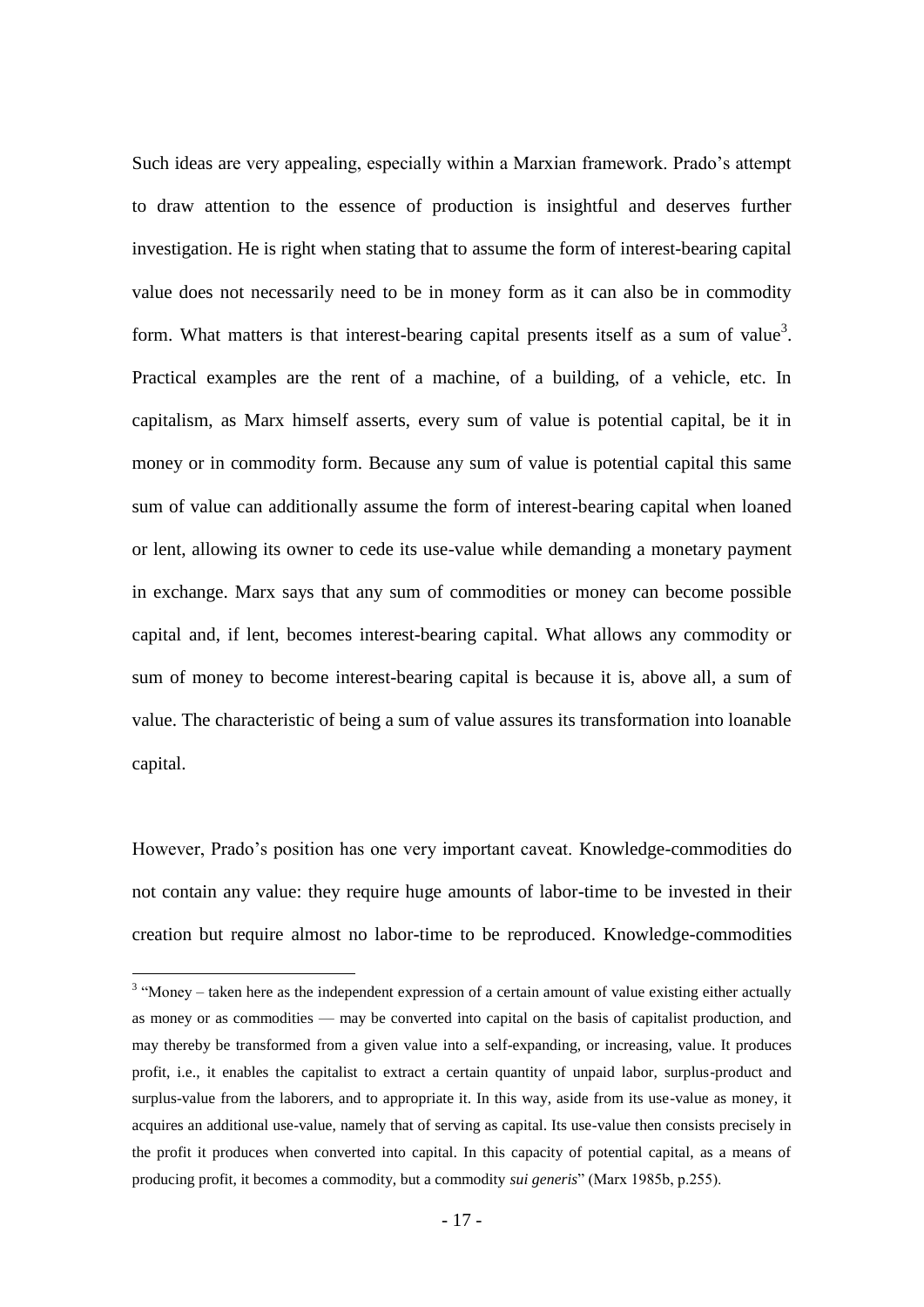have no value even though they usually have very high prices attached to them by virtue of the special monopoly rights (patents, intellectual rights etc.). Therefore, as they do not bear value they cannot become a sum of loanable value and, hence, cannot become interest-bearing capital! They are not a sum of value and cannot be lent as such. Contrary to Prado's view the knowledge-commodities cannot become interest-bearing capital; neither can the sum paid by the borrower be qualified as interest.

#### **4. The Knowledge-Commodities: Commodity-Capital vs. Capital-Commodity**

Knowledge-commodities consist of privatized ideas, commodified knowledge, knowhows, information and instructions. In the most important cases the information is about how to do and to produce things. In the pharmaceutical industry it is the chemical formulae to produce medicines. In the armaments industry it is the know-how to create and re-create weapons. In the entertainment industry it is the information and content (music, songs, pictures, software, movies) inside a CD, DVD or other storage media. Mokyr (2002) calls it the 'useful knowledge' of information, techniques and instructions stored in technical artifacts.

It is highly important to differentiate between the material support of the information (the actual material CD, DVD, flash drive, magnetic tape or any other artifact) and the information itself (the actual knowledge-commodity, i.e. instruction, technique, information, formulae, software, songs, movies etc.). The material aspect of the object is only the bearer of the knowledge-commodity. The immaterial aspect of the object or service is the actual knowledge-commodity. Our approach is about the intangible, not the tangible part. The material support is necessary only to allow the circulation of the immaterial content.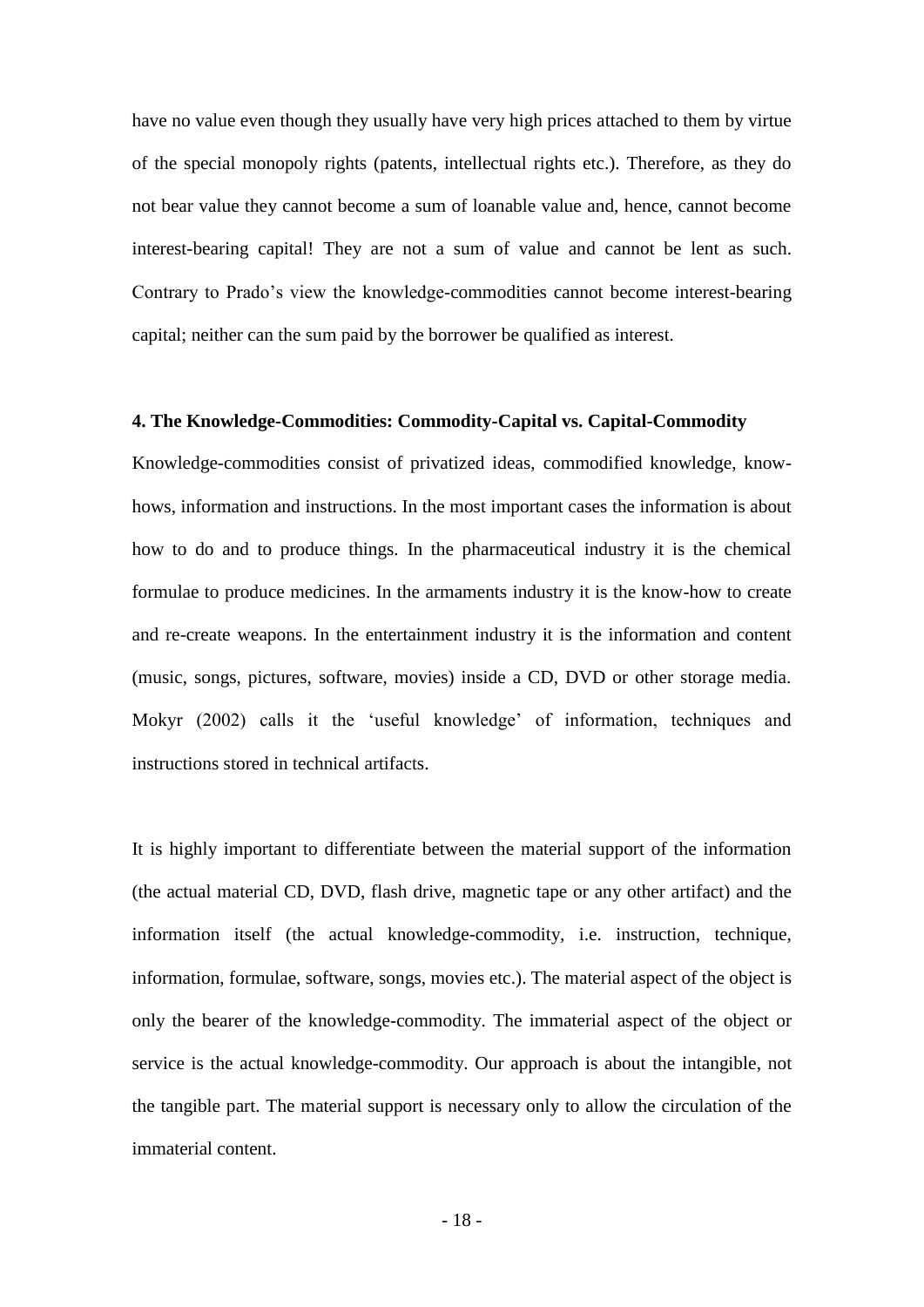Knowledge and knowledge-commodities are intrinsically valueless. The material support necessary to transport and store them, such as storage media and chemical powder of medicines, also have little value. In the case of the ideas, know-hows and information there is labor employed to its first-time production but not to its continued re-production. The informational content inside this material support necessitates huge amounts of expenditures in R&D to be conceived as a profitable idea, but once produced it loses all of its value:

> ―[the] product of mental labor – science - always stands far below its value, because the labor-time needed to *re*produce it has no relation at all to the labor-time required for its original production" (Marx 1861-1863, Addenda to Vol.  $1$  – emphasis added)<sup>4</sup>.

Knowledge-commodities are still commodities as they have both use-value and value as their determinants. They are commodities *sui-generis* because even though they have value as a qualitative determinant this value is quantitatively negligible.

Privatized ideas and commodified information cannot be freely copied. They are subject to legal constraints such as patents, copyrights and authorial rights. The user cannot legally copy them if the duplication is not contemplated by the 'terms of use' demanded by the producer. The consumer does not buy the knowledge-commodity; he buys instead the license to use it. Virtually every industrial secret, computer software, musical composition, movie, book, academic article, chemical formula is protected by

1

<sup>4</sup> Perelman (2003, p.305) also quotes this passage.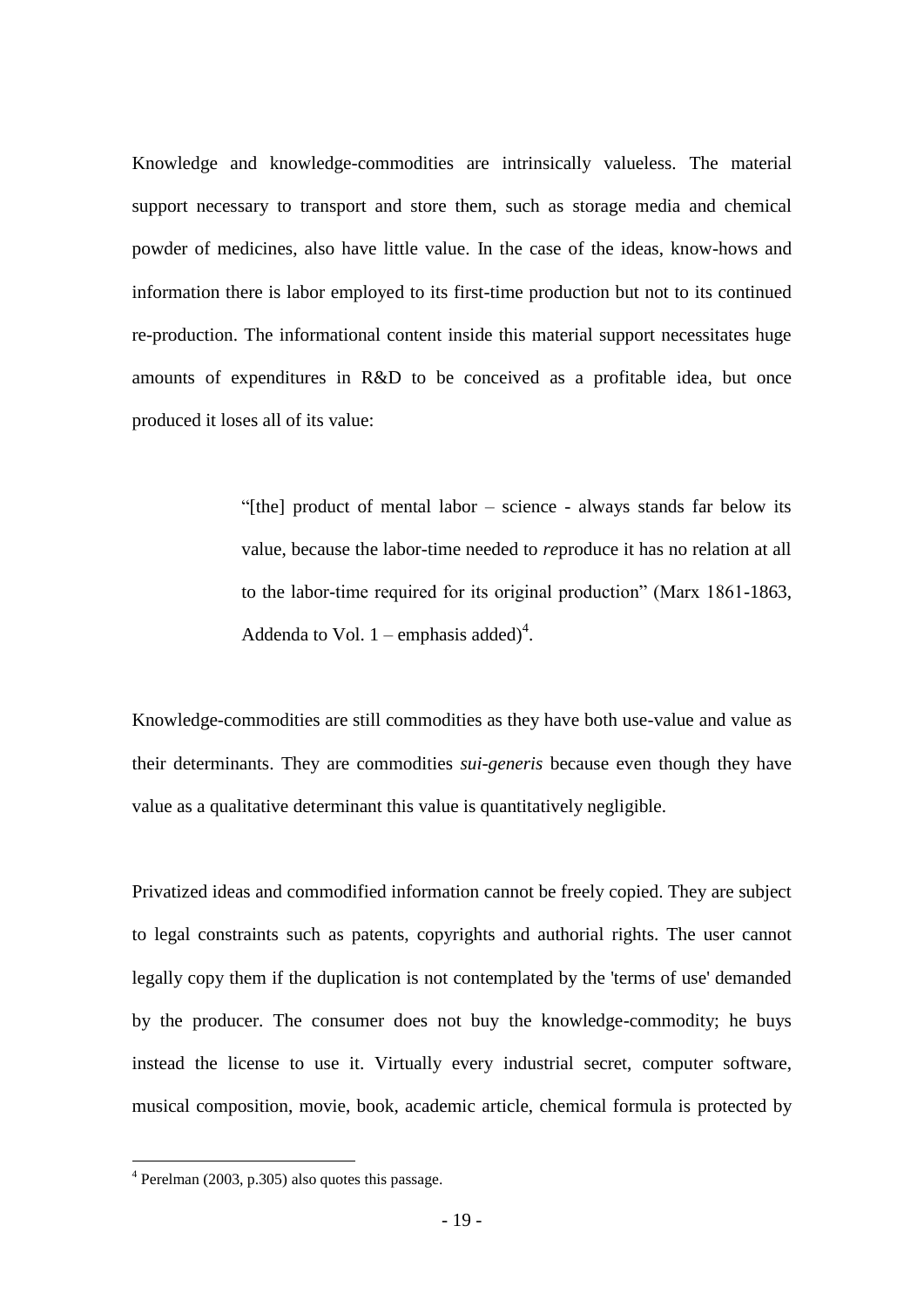copyright monopolies that severely limit the actions of the user. The knowledge monopoly legally limits the capacity to free ride. If one can destroy, give away or re-sell a CD or a DVD containing music, software or a movie, it is in fact not relevant. The material artifact *per se* is virtually irrelevant. What really matters is the content - the knowledge-commodity – and over this content *sui generis* users are powerless. They buy the artifact but not the content. The actual content is licensed or rented, not sold<sup>5</sup>.

If the original enclosures in England were a way to deny labor access to land as means of production, nowadays we can say that the ‗new enclosures', such as patents and intellectual property rights, are a way of denying labor access to knowledge as means of production. Knowledge in capitalism cannot be common property. Although it is an essential condition of production it must not belong to the labor-force that produces it. Harvey (1994) even used the term 'accumulation by dispossession' to describe the present-day primitive accumulation represented by such new enclosures. Accumulation by dispossession is not a historical pre-conditional phase to capitalism but rather an ongoing process that occurs with the struggle for relative surplus-value and for technological innovation. Harvey shows how technological progress can lead, contrary to what is generally stated, to a primitive accumulation.

If knowledge-commodities are valueless, then what are the revenues generated from their production and circulation? The revenue obtained from the creation or concession of knowledge-commodities, assured by the existence of monopoly rights, should not be compared with interest revenues. Knowledge-commodities are not a sum of value and cannot become interest-bearing capital. Our approach posits that the revenues created by

1

<sup>&</sup>lt;sup>5</sup> In fact knowledge-commodities and patents themselves can sometimes be traded and actually sold. Section 6 will deal with this issue.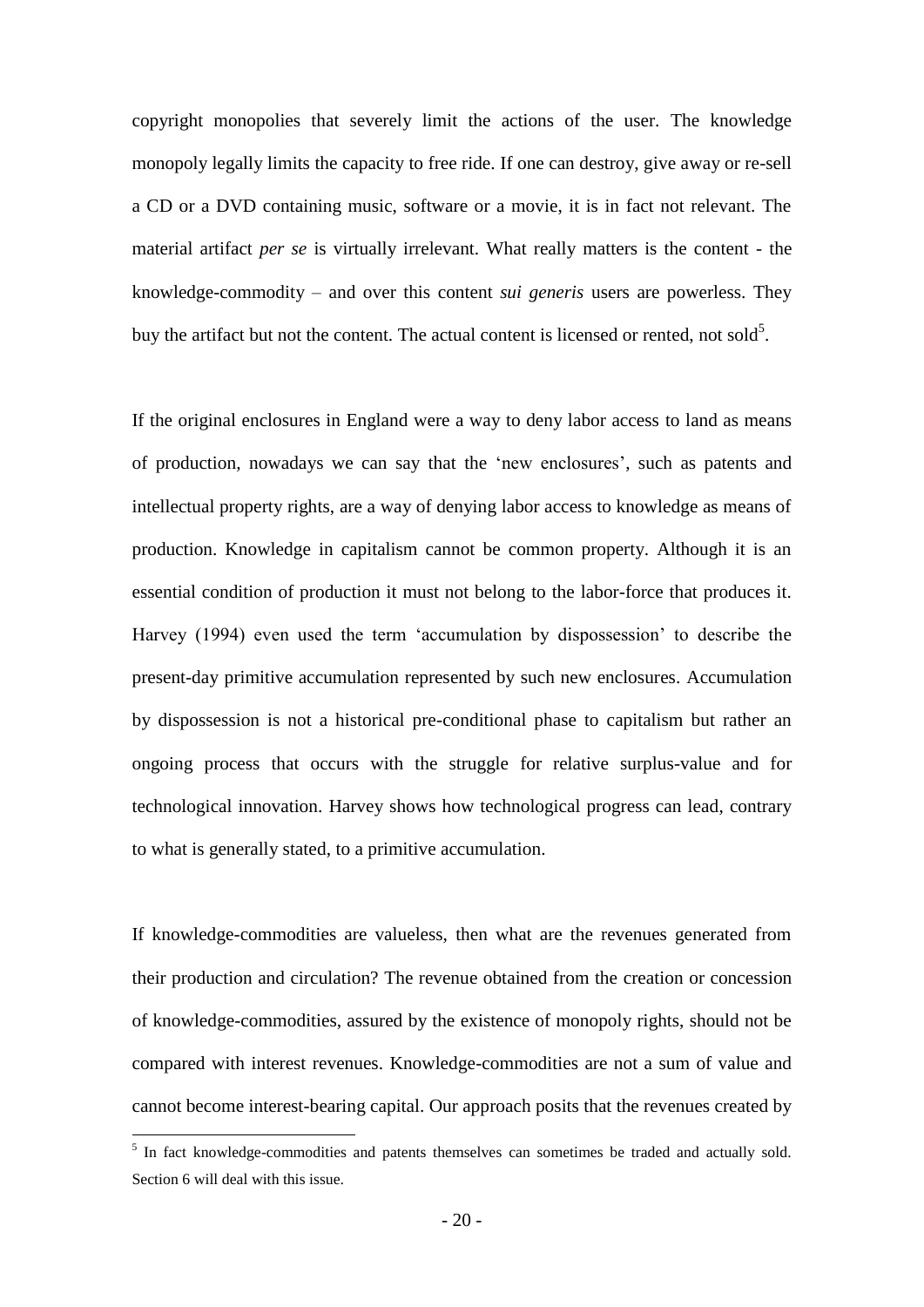the knowledge-commodities have to be compared with rent revenues, in a similar way to what happens with the ground-rent. We call the special rent derived from knowledge and the knowledge-commodities 'knowledge-rent'.

Commodified knowledge can be used as final consumption good by consumers or it can also be used as input in production by capitalists. A possible objection could then be raised, namely that knowledge-commodities only become capital when they penetrate the productive circuit. Our answer is definite: when commodities enter the productive circuit they are posited as use-values, not as values. On one hand, when commodities penetrate the productive circuit (…P…) they do so as commodity-capital, as any other concrete useful commodity that is used as input. On the other hand, it is not the concrete use-value of the input that converts it into interest-bearing capital through it being loaned, but rather its value. A loaned machine yields interest payments from the user of the machine to its actual owner because it figures not with its use-value as an input but rather as a sum of value. What matters is what is being posited: value or use-value. In *Capital III* Marx (1985a, p.257-259) devotes an entire page attempting to clarify his arguments about the difference between commodity-capital and capital-commodity, as set out below:

(1) **Commodity-capital** functions as a commodity and not as capital. It is only capital while considering the global circuit, but it is sold as a commodity and not as capital. It circulates as a use-value (e.g. means of production and productive inputs).

(2) **Capital-commodity** is commodity as capital. It is a sum of value that has the use-value of creating surplus-value. Despite being a lent commodity it does not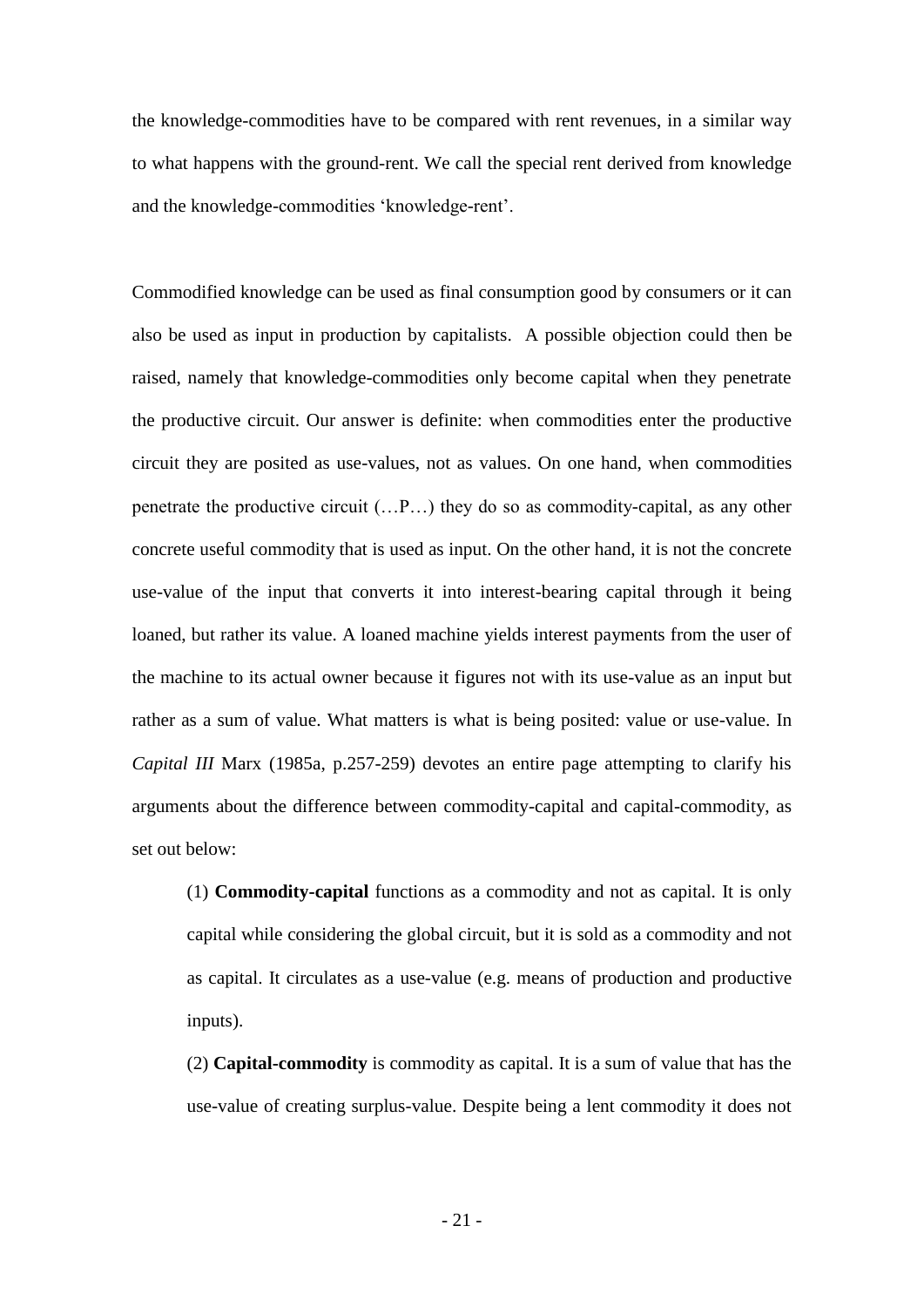figure as a use-value but rather as a value (e.g. interest-bearing capital). It is money or a commodity as possible capital that becomes a commodity.

Misunderstanding of the distinct logical nature of commodity-capital (posited as usevalue) and capital-commodity (posited as value) might mistakenly lead to a theory that use-values can generate interest revenues by themselves. Keynes is certainly the most striking example of such a mistake. As became known through Chapter 17 of his *General Theory* he thought that each commodity in the economy had its own particular interest rate according to its degree of profitability, liquidity and depreciation – what he termed "own-rates of interest" (Keynes 1964, p.223). For this precise reason Keynes also experienced great difficulty in dealing with interest rate issues. He understood commodities only in terms of use-values. And following his rationale one could also erroneously conclude that any commodity has the use-value of creating more value. Keynes' Chapter 17 is the best example of this mistake, in which he theorizes commodities and money and their respective 'own interest rates' as if money or any commodity in general also had the ability to create more value just by itself. What is missing in Keynes is the proper dialectical understanding of value and use-value. Keynes misses the core Marxist idea that use-value is the material support of value, not its cause.

To illustrate how our Marxian abstract ideas operate in practice we consider an important concrete case: industrial machinery. Machines have different impacts on production. An individual capitalist borrows a more productive machine and expects to gain surplus profits from it. But the surplus profits, in this case, consist of two different forms of revenue. The borrower of the machine receives extra profits if the machine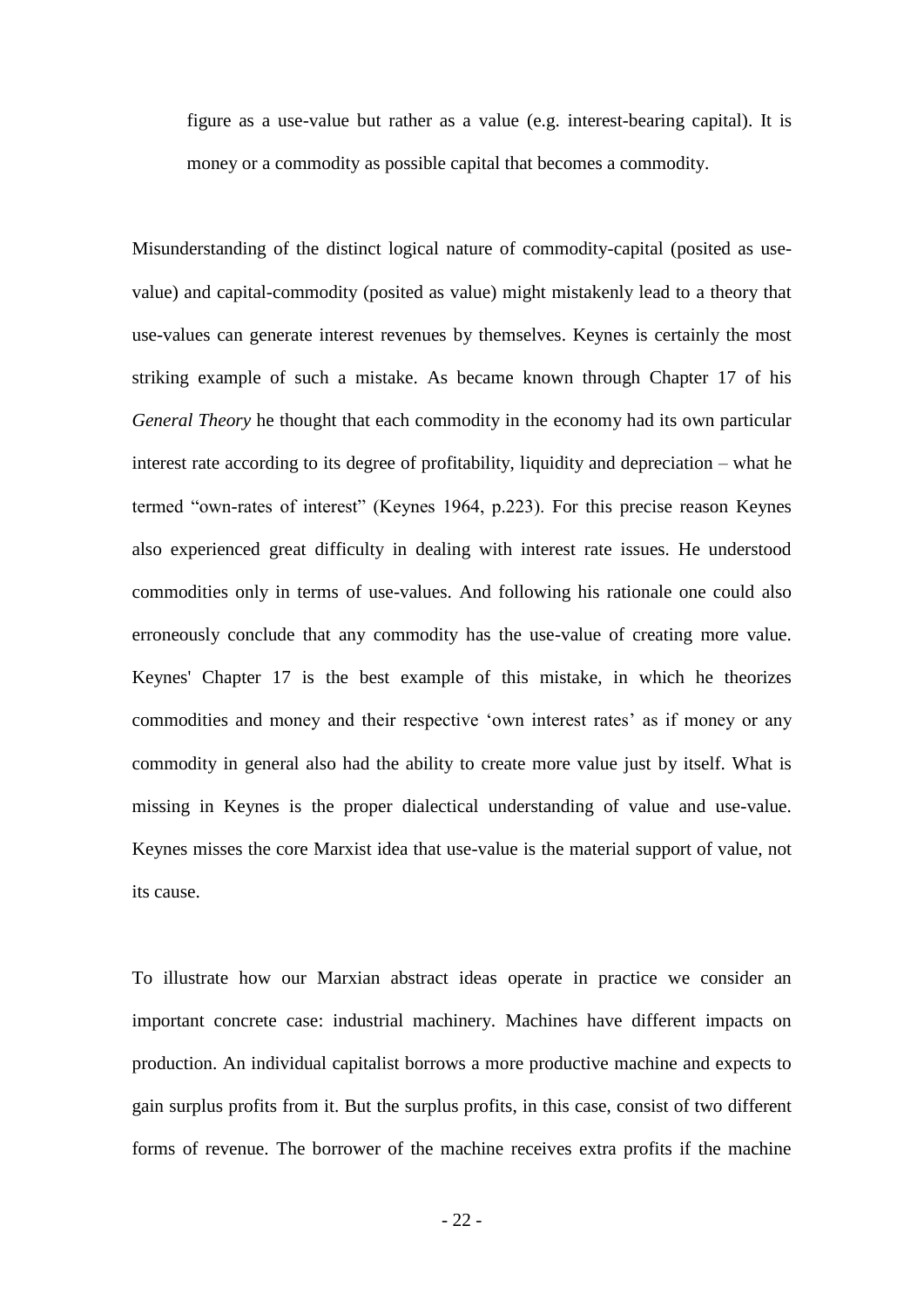allows her to be more productive than her competitors. Because the machine is a sum of value and because it is borrowed, the machine is an interest-bearing capital. Part of the surplus profits of the borrower must be paid back to the machine lender as interest payments. However, what allows the machine to be more productive is the new industrial and scientific knowledge embedded into it. What allows the machine to be more productive than average is the result of the knowledge-commodity. Therefore, the second form of revenue that the surplus profits consist of is a rent, the knowledge-rent. A part of the knowledge-rent remains with the productive capitalist that borrows the machine. Another part of the same knowledge-rent has to be paid back as a rent to the machine lender. We are therefore in fact dealing with two distinct forms of revenue:

- (i) The first is **interest revenue**, based on the machine's value. It derives from the fact that the machine is lent as a sum of value and thus as interest-bearing capital. In this respect the value is posited and the use-value is presupposed;
- (ii) The second form of revenue is the appropriation of the surplus-profit as **knowledge-rent**. It is based on the difference between the concrete productivity of the new machine (due to the new knowledge incorporated in it) and that of its competitors. It derives from the specific and differential use-value of this machine: "knowledge is firm-specific and kept proprietary as best as possible to earn technological rents" (Amsden 2001, p.3)<sup>6</sup>.

The individual capitalist that owns the more productive machine and lends it to an industrial capitalist actually lends two different things at the same time. The first is the

1

 $6$  Ironically, even though knowledge is firm-specific and proprietary "in the new growth models, business do not exist at all, and so proprietary, firm-specific knowledge cannot constitute an entry barrier; information is a free good in any given economy, and the diffusion of information globally, which guides international growth rates, becomes mostly a matter of investing in education (rather than, for example, in firm formation)" (Amsden 2001, p.3).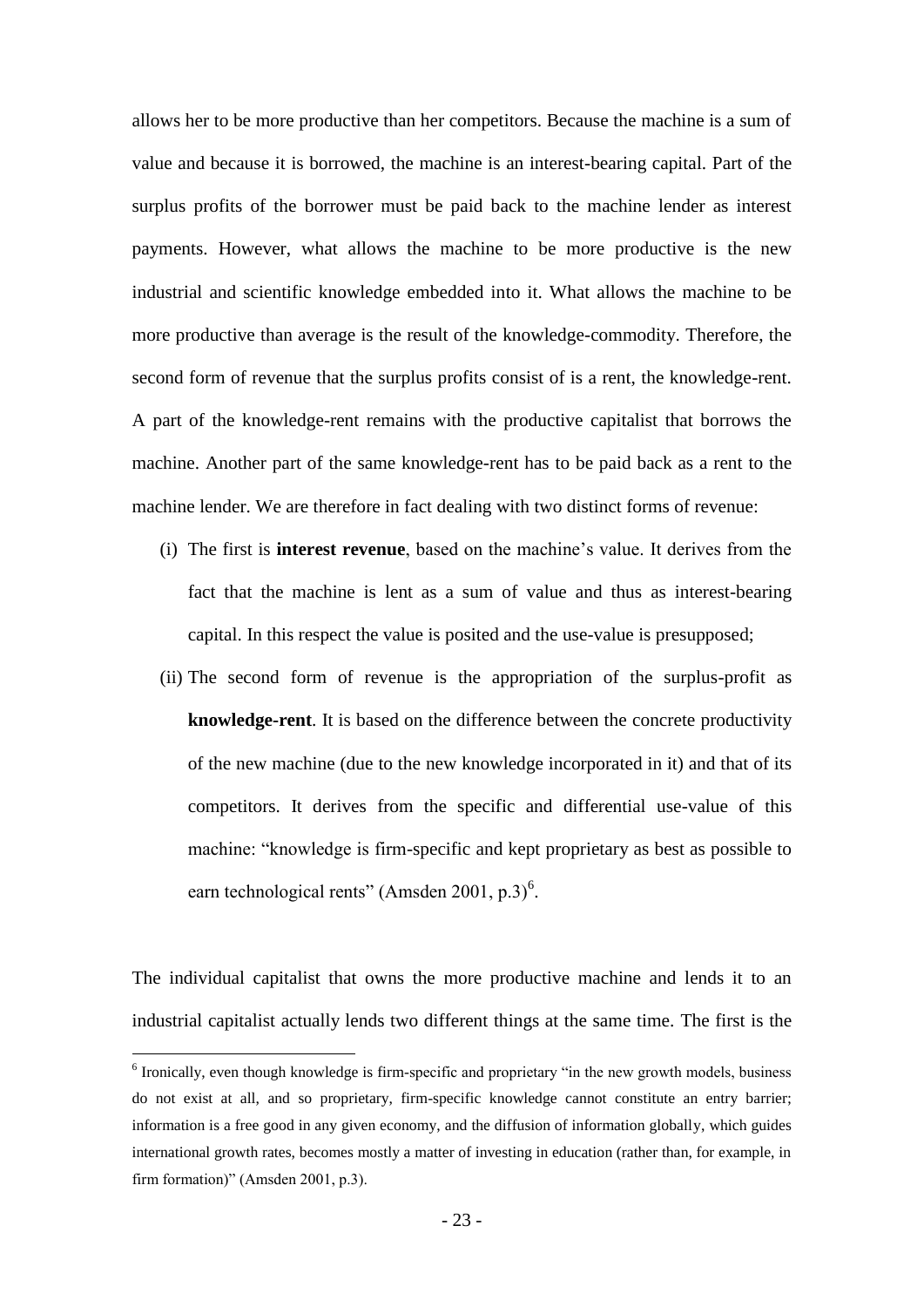value of the machine, for which he receives interest payments. The second is the differential use-value ('differential knowledge') incorporated in the machine, for which he receives knowledge-rent. The knowledge-rent is split among the creator of the knowledge-commodity, the capitalist that used the knowledge-commodity to create a more productive machine, and the productive capitalist that employs the more productive machine to gain surplus profits.

#### **5. New Enclosures and the Knowledge-Rent: A Marxian Approach**

Having defined what knowledge-commodities are and how their existence entails the distinction between capital-commodity and commodity-capital, the current section presents a Marxian theory of the origin, determination and distributional effects of the new enclosures and of the knowledge-rent.

Land, in Marx's perspective, does not have value as it is not reproducible by labor. Ground-rent, dependent on the legal setup of monopoly rights, consists of the appropriation of a certain amount of value generated in productive activities. Bearing land monopoly rights in mind we demonstrate how patents and authorial rights share the same categorical nature as the landed property rights<sup>7</sup>.

According to Marx (1985b, p. 126) the ground-rent, like interest, is derived from the redistribution of value created in production. Land does not necessarily have to be rented by a capitalist with the objective of using it in production: even if the tenant wishes only to benefit from the use-value of land, and not to make a profit, the rent is a

1

<sup>&</sup>lt;sup>7</sup> Although Perelman (2003, p.305) and Zeller (2008) also make the comparison between land property rights and patents they do not develop any theory from it.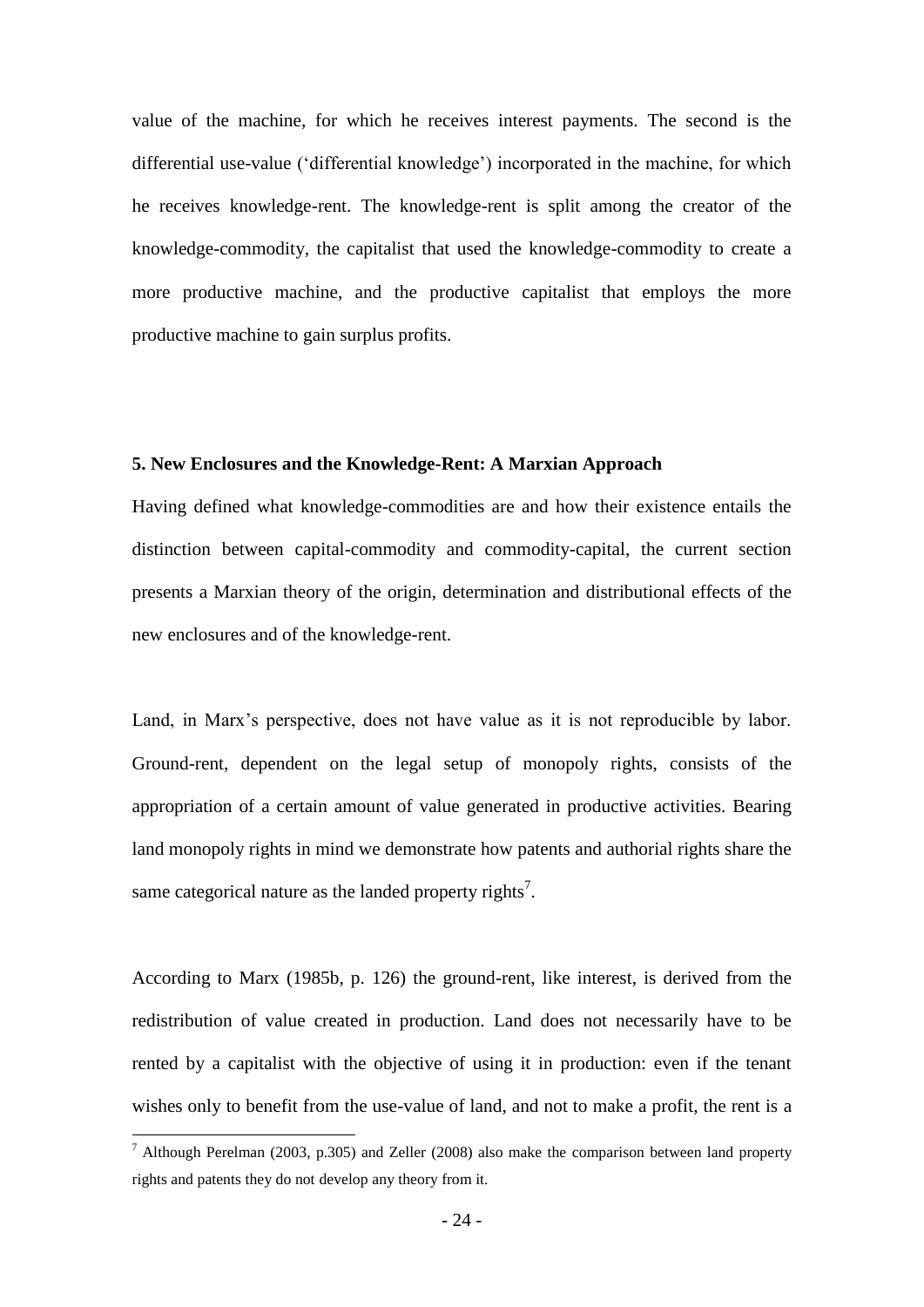specific revenue and must be considered as such. The same occurs with interest payments. Interest-bearing capital, to be considered as such, does not necessarily have to be directed to productive activities: "the further advance of interest-bearing capital by the credit system need not to be directed exclusively towards real capitalist accumulation but also towards other activities not productive of surplus value" (Itoh and Lapavitsas 1999, p.61). With regards to the interest-bearing capital form the interest is due whether the borrower uses the loaned sum of value (be it commodity or money) as capital or not. It can perfectly well be used to help offset government deficits or be advanced to waged laborers in the form of consumer credit. But despite similarities that may lead to theoretical misunderstandings the ground-rent determination is totally distinct from that of interest. Marx's ground-rent elaboration derives from the differential rent of Ricardo and Malthus.

Firstly we make a distinction between the revenues generated by land. The first revenue is due to the raw land and, as such, is an element independent of human labor. It is called ‗ground-rent' and constitutes rent-bearing capital. The second one is due to the improvements made to the raw land and, therefore, is the result of human labor. In this case the improvements can be regarded as commodities that posses value, namely interest-bearing capital. Hence, the difference between produced and unproduced means of production creates the difference between interest and rent. At first sight this distinction might be somewhat confusing: "The boundary between interest on capital and rent on land appears somewhat blurred until the investment is amortized, when any improvement becomes a free good and therefore in principle no different from free gifts of nature" (Harvey 2006, p.337).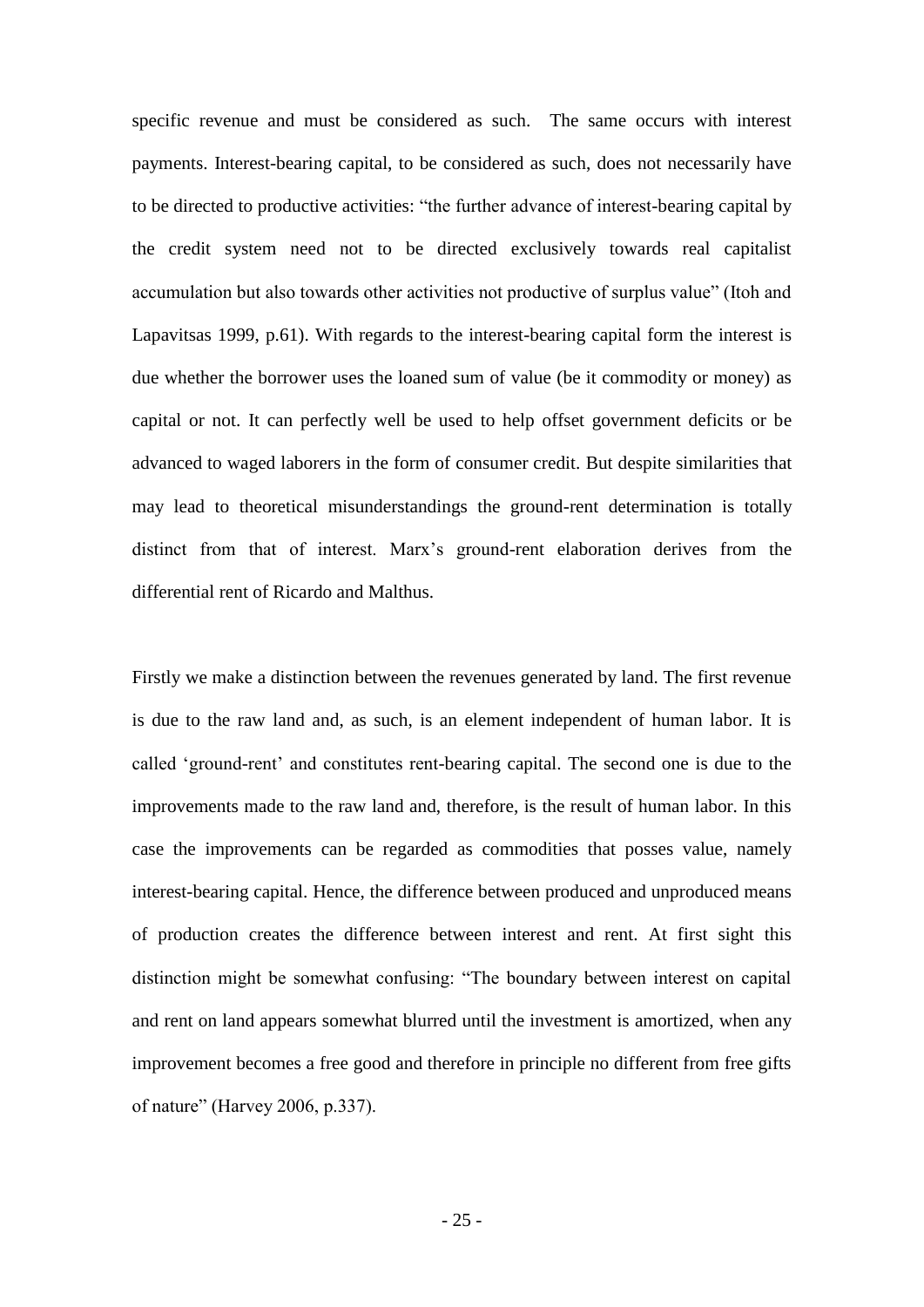Let us suppose that the majority of industries in a country use steam (coal) engines and that the minority are powered by natural waterfalls. Let us assume also that capitalists who use waterfalls have lower individual production prices in relation to the social production prices. Difference between individual and social production prices generates a surplus profit for the individual capital with the productive advantage. The first part of this surplus profit comes from a "natural power, the motive power of water, which is found ready at hand in nature and which is not itself a product of labor like coal, which transforms water into steam. The water has no value, it does not need to be paid by an equivalent, it costs nothing. It is a natural agency of production, which is not produced by labor" (Marx 1985b, p.143). There are natural elements and materials whose properties are favorable to those who work with steam engines, such as water (which can become steam) and coal (which can act as fuel) etc. Secondly, the surplus profit comes from the fact that one capitalist may employ a volume of capital greater than the average (the organic composition of this individual capital is higher than the sectorial average) or "from the fact that a capital of a certain magnitude functions in a specially productive manner", for example: "better methods of labor, new inventions, improved machinery, chemical secrets in manufacture, etc" (Marx 1985b, p.144-145). What is so particular about the waterfall case is that the waterfall is a "natural power, which can be monopolized", and is "not producible by certain capital investments" (Marx 1985b, p.145). Thus the surplus profit of the individual capitalist that uses the waterfall is converted into ground-rent, which is a differential rent that corresponds to the difference between the social production price and the individual production price. The price gap derives from the monopolized natural power that introduces a relative difference in labor productivity among capitalists.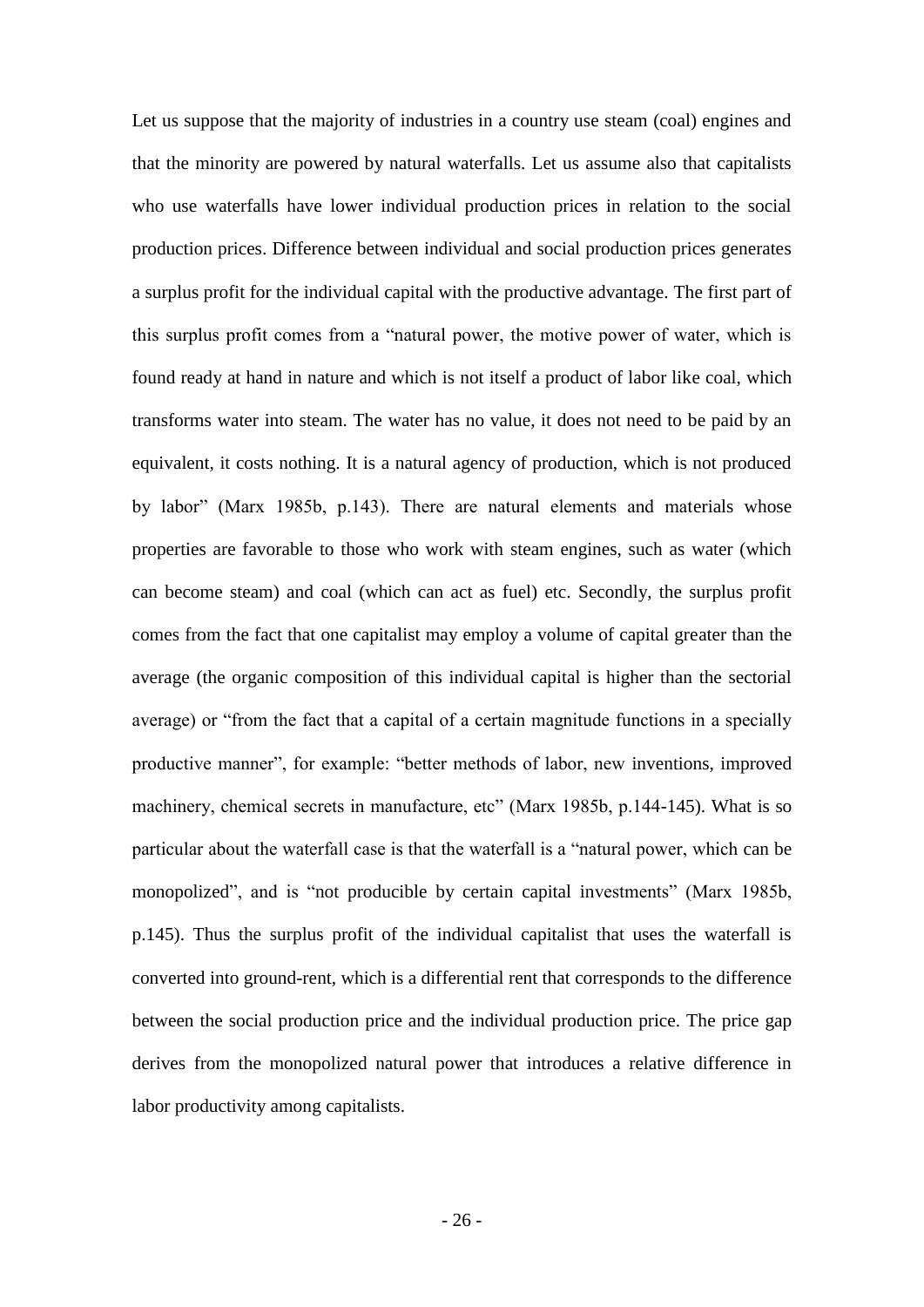Ground-rent, although a form of property rent, is not of the same nature as the revenues earned from interest. Interest is obtained from the property of a mass of value as potential capital, a quantity of value that can exist either as money or as commodity. Ground-rent, on the other hand, is obtained by a use-value not reproducible by labor and, therefore, that does not have value even though receiving a market price. The fact that the monopolized land receives rent and has a market price leads its revenue to be mistakenly understood as if it were interest revenue.

The super profits are "neutralized as soon as the exceptional method of production becomes general or is superseded by a still more developed one" (Marx 1985b, p.145). But not so with the "special circumstances" that Marx indicated. He concentrates on the property of natural powers, such as the waterfall, since he considers them: (a) a permanent source of surplus profit; (b) able to be monopolized; (c) non-reproducible by labor or by investments. From the moment that those "special circumstances" are no longer fortuitous but rather become producible by capital society creates the possibility that even knowledge, previously free and available to all, also becomes monopolized in the same way as land was privatized.

When knowledge production is performed as capitalist production investors will only continue with their plans if they can stand to make revenues from it. The profit motive creates the demand for intellectual property rights, patents and authorial rights that guarantee permanent or at least long-lasting surplus profits. Access to privatized knowledge is granted in the same way as with land. Productive use of privatized knowledge necessitates the permission of the knowledge owner. The price of the permit is the payment of a share of the super profits created by the new special techniques and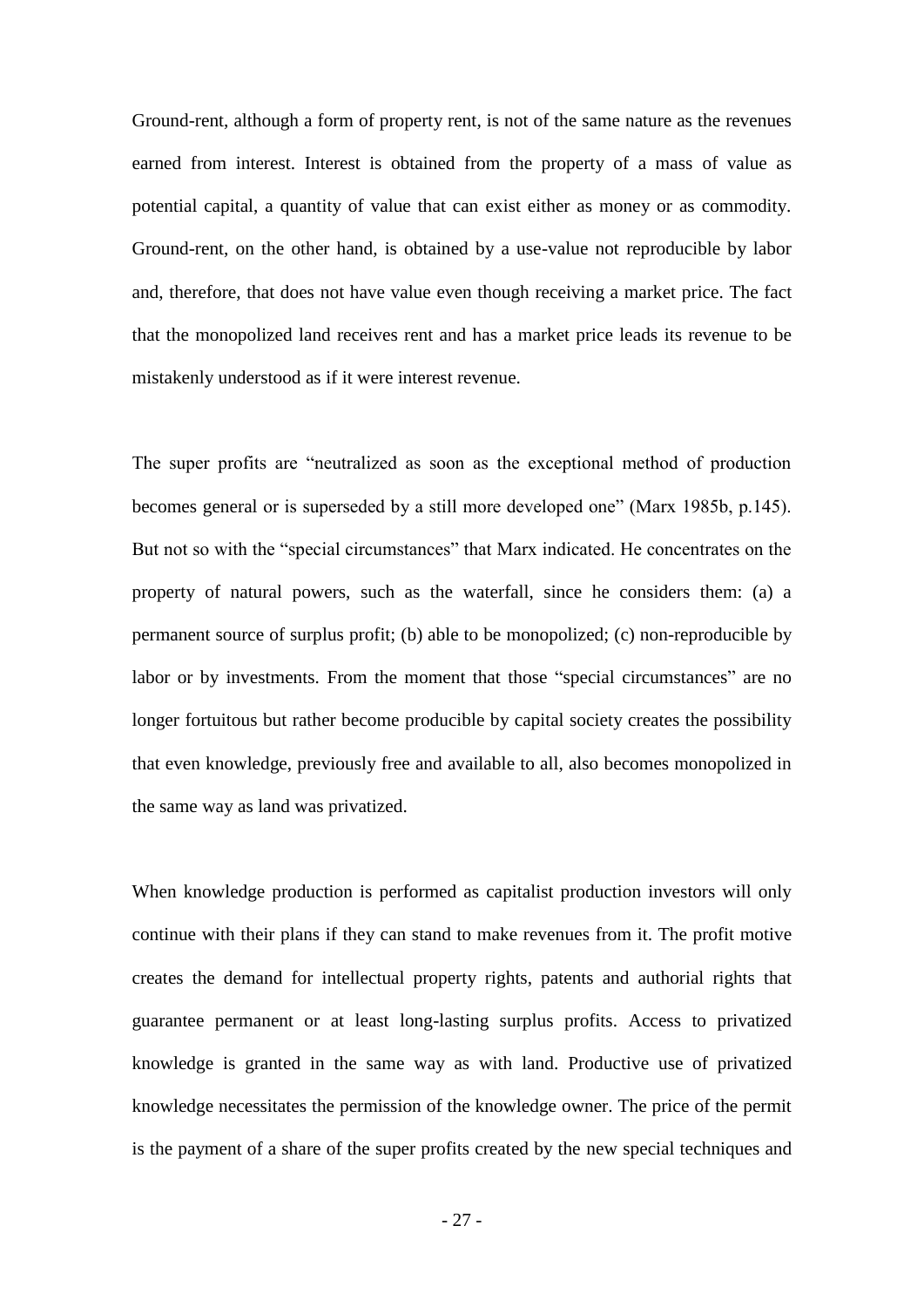ideas. The rent payment between the producer of knowledge and the user of knowledge is exactly what we mean by knowledge-rent: a new form of social differential rent. The right of an individual capitalist to use the special knowledge (the actual knowledgecommodity) sets his individual production price below the social production price, thus creating a surplus-profit for him. As with ground-rent the production price gap allows the transformation of surplus profit into knowledge-rent.

Why are interests different from ground and knowledge rents, considering that all the three are monopoly rents? Land and natural resources have different capacities to increase labor productivity (e.g. through greater fertility). The same goes for knowledge-commodities. Both land and knowledge play a role in valorization as usevalues. Land and knowledge operate with the concrete capacity to increase labor productivity. In no way land or knowledge create value per se:

―The natural power is not the source of the surplus profit, but only its natural basis, because this natural basis permits an increase in the productive power of labor. In the same way the use-value is the general bearer of the exchange-value, but not its cause. If the same use-value could be created without labor, it would have no exchange-value, yet it would have the same useful effect as ever" (Marx 1985b, p. 145).

The last underscored passage even reveals that Marx thinks, at least hypothetically, that there might exist use-values producible without labor that have the capacity to increase labor productivity. The special use-values have no exchange-value because they can be reproduced without labor. Our view is that Marx in the above passage in fact admitted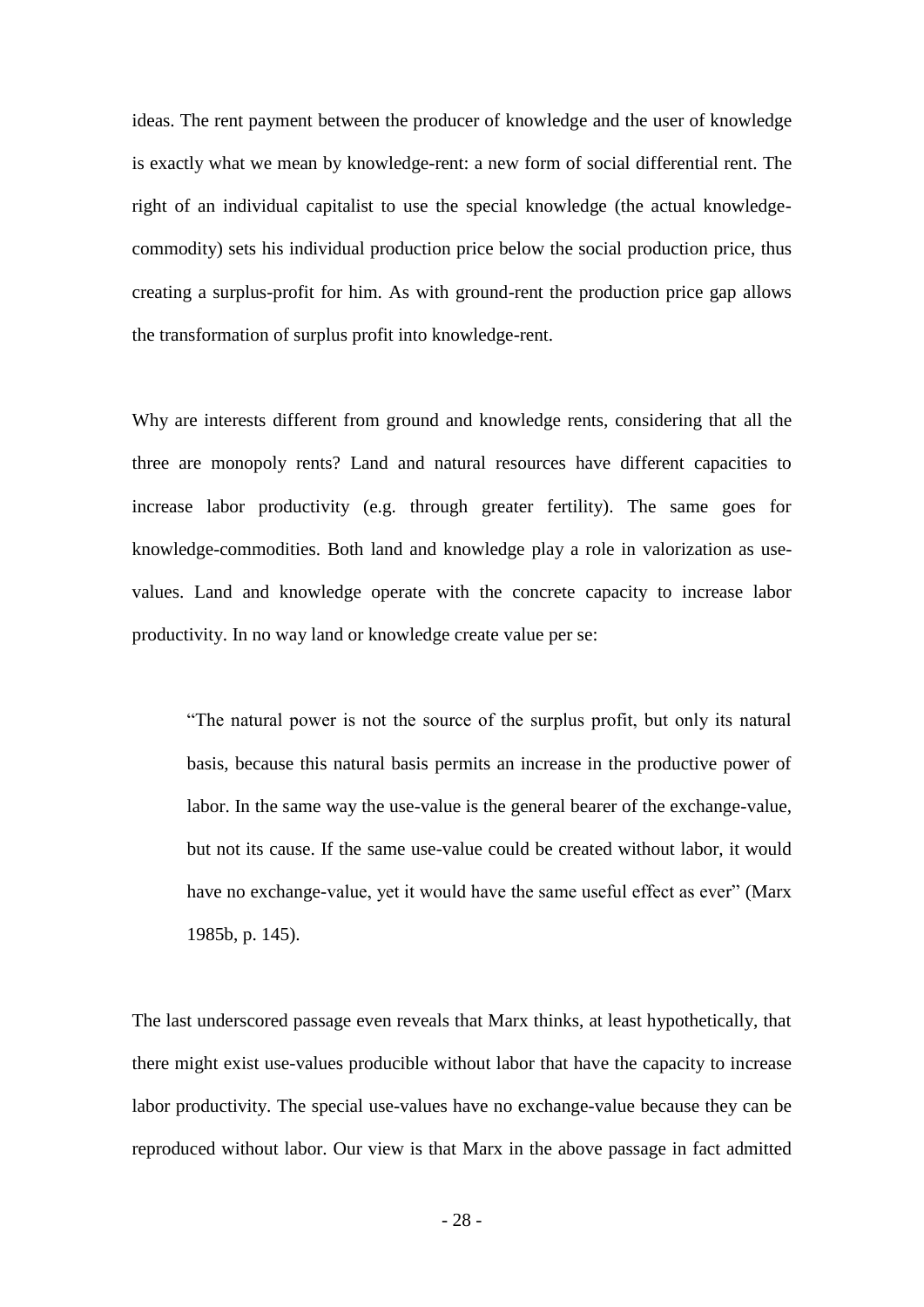the logical possibility of the existence of knowledge-commodities. Knowledgecommodities in fact do differ from land in the sense that knowledge-commodities are reproducible even without labor input.

Let us now consider the production of this knowledge-commodity, bearing in mind that its fundamental characteristic is that it does not require labor input to be reproduced. The circuit of the knowledge-commodity producing sector or firm is:

$$
M - C \dots P \dots C - M'
$$
 (1)

In the first metamorphosis (M-C) the capitalist producer of knowledge-commodities buys commodities such as fixed capital (laboratories, equipment etc.), circulating capital, and a special type of commodity: the services of intellectual workers. To produce ideas and knowledge it is necessary to hire thinkers and intellectuals who are separated from the means of production of ideas (such as laboratories and equipment) and, therefore, need to sell their services to a capitalist. The intellectual workers receive wages and constitute a "class that, like any other, is the immediate expression of production relations" (Haddad 1998, p. 22). The second metamorphosis  $(C-M)$ highlights the fact that …P… does not use any living labor: the commodities produced have the same value as the commodities used in their production. However, the produced commodities are sold at a market price (M') greater than their production price. How is that possible? Although knowledge to be produced does not require living labor-power<sup>8</sup>, it requires huge sums of dead labor to be invested in laboratories,

1

<sup>&</sup>lt;sup>8</sup> For Marx labor has a very precise meaning: it is the physical and intellectual activities employed in the reproduction – not production – of commodities. In concrete terms, even though the developers of MS-Windows at Microsoft are working, this is not considered to be ‗labor time' according to Marx, mainly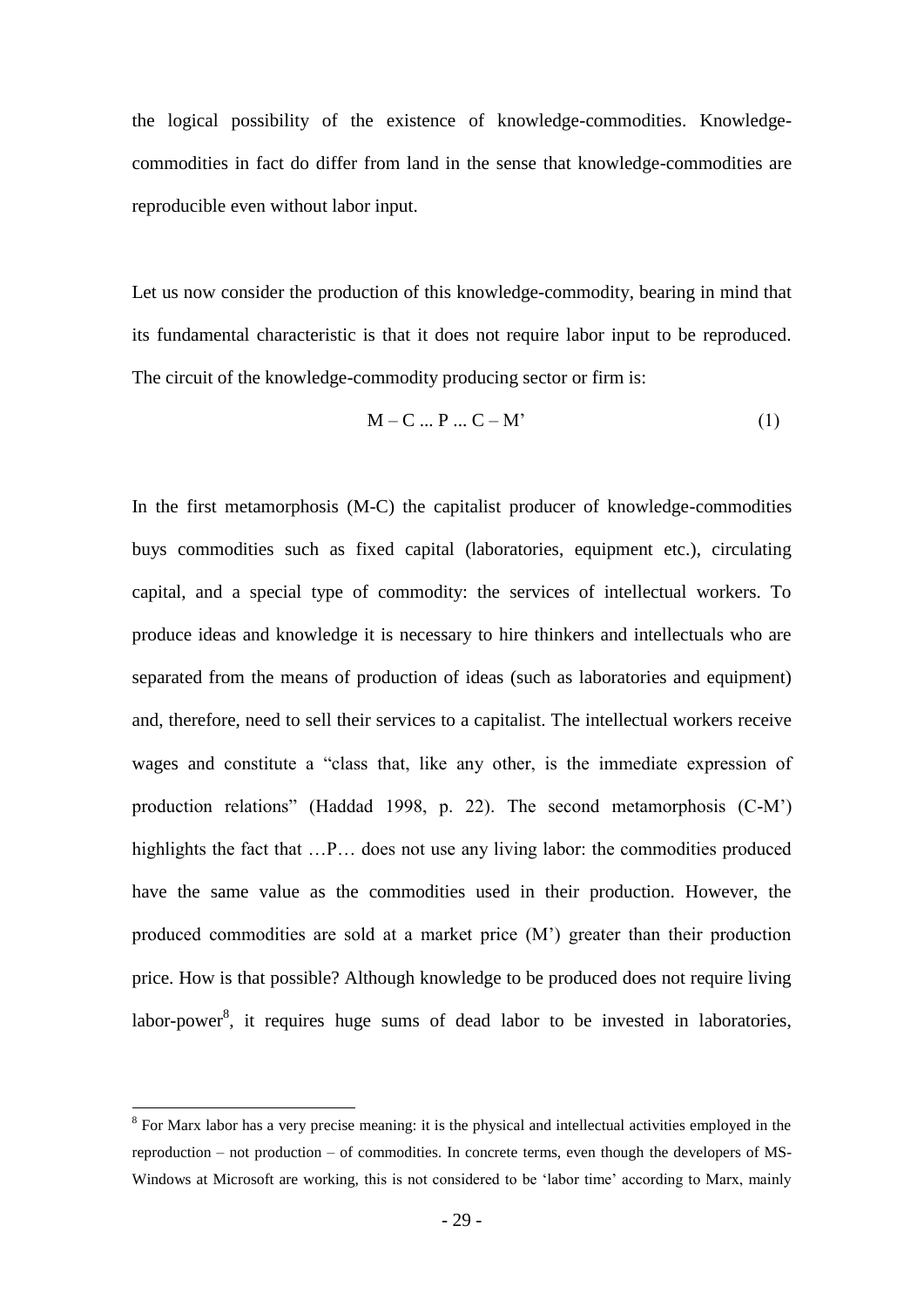equipment (R&D) and wage payments to the innovative class. Once produced the cost of reproduction of the knowledge-commodity is virtually nil and it can be copied by anyone, even by those unconnected to the company that originally created it. The capitalist would only be able to sell a commodity at its cost of reproduction, which is its social reproduction price, if no 'new enclosures' existed. Where does M' come from? As with the ground-rent the capitalist will produce the knowledge-commodities either as consumption goods or as means of production only if she is endowed with exclusivity rights to its production. Profits (M' minus M) derive from monopoly conditions acquired by the capitalist. If patents and new enclosures did not exist the commodity reproduced would be a public good: non-rival and non-exclusive.

We should also consider the circuit of the productive capitalist that use the knowledgecommodity but does not produce it. What happens to valorization when the initial monetary capital buys the knowledge-commodity as means of production? The circuit of the individual productive capital that uses the knowledge-commodity as an input can thus be presented as:

$$
M - C ... P ... C' - M'.
$$
 (2)

The first metamorphosis (M-C) takes place when an individual capitalist buys labor power (variable capital), machinery and production materials (constant capital), and the knowledge-commodity. Through the acquisition of the knowledge-commodity the capitalist experiences an increase in labor productivity and is able to produce her final commodity at an individual production price (C') that is lower than the social production and market prices (M''), granting her surplus profits (M'' minus M). There

1

because they are producing the commodity, not *re*producing it. Labor creates value only if it is employed in the *re*production of commodities.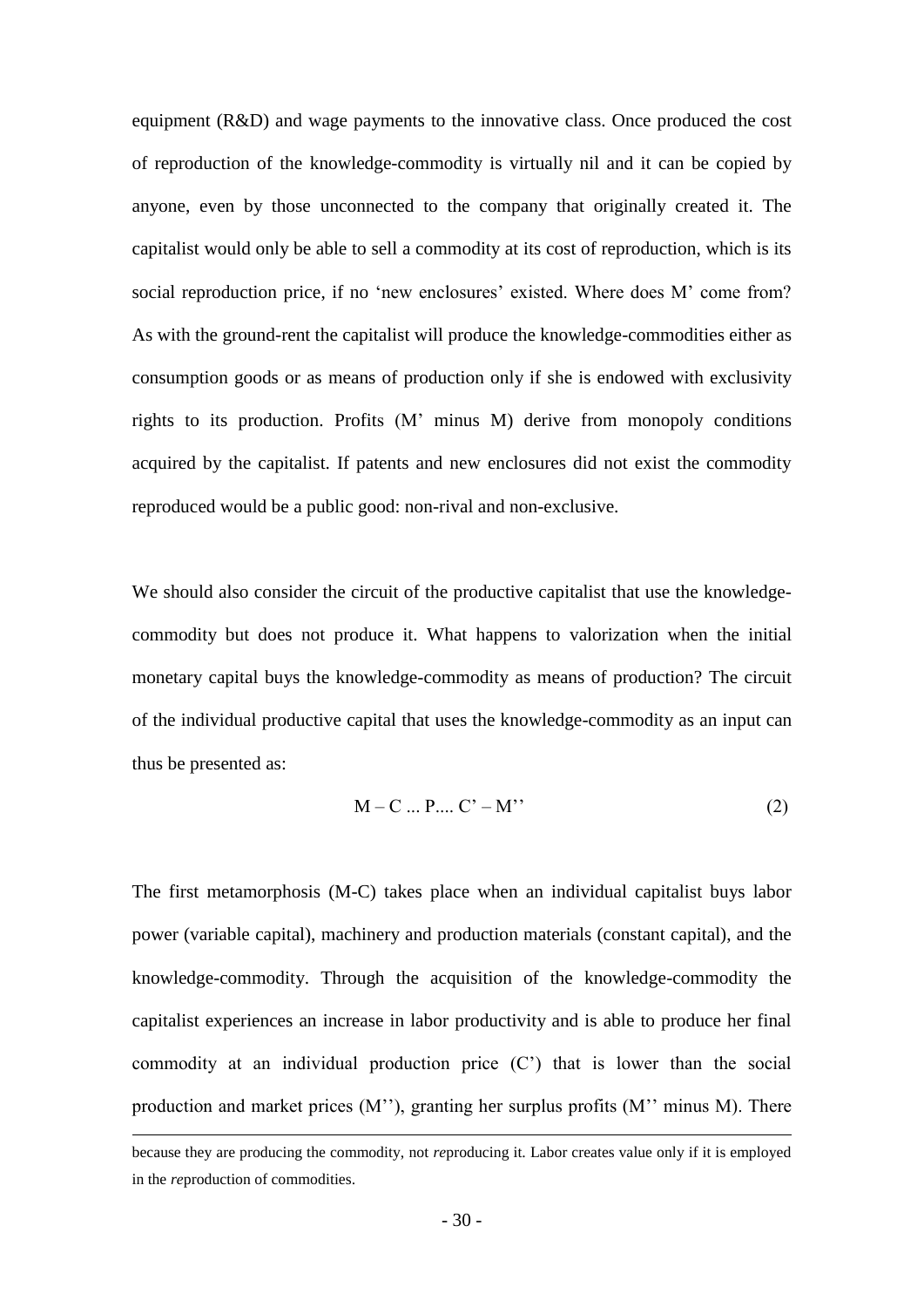are two cases to be considered: the case in which the individual capitalist has paid to gain access to the technology produced by another capitalist and the case in which the individual capitalist is the actual owner of the technology. Marx states that this difference is irrelevant. Whether the capitalist rents the land (and, we add, the knowledge-commodity) or actually owns it, nothing changes. It is merely a case of rent redistribution.

In the case of knowledge-commodities the capitalist is expected to pay authorial rights to the actual owner of the knowledge-commodity and thus the system experience the transformation of surplus profits into knowledge-rent.

Different types of land and of knowledge affect labor productivity in various ways and they can only have different impacts because they play a role in production as different concrete use-values. Land and knowledge are posited with their concrete qualitative aspects. According to Harvey (2006, p.349-357) we have to differentiate between four forms of ground-rent. Monopoly rent and absolute rent exist when there are impediments to the free flow of capital and to the global equalization of the rate of profit. In this case the market prices in certain protected branches are set above their respective production prices. The level of absolute rent depends therefore on the economy's balance of supply and demand. On the other hand we have two additional types of differential rents. The first type of differential rent (DR-1) reflects the material conditions that make fertility differentials permanent production features. The second type (DR-2) expresses the effects of differential applications of capital to lands of equal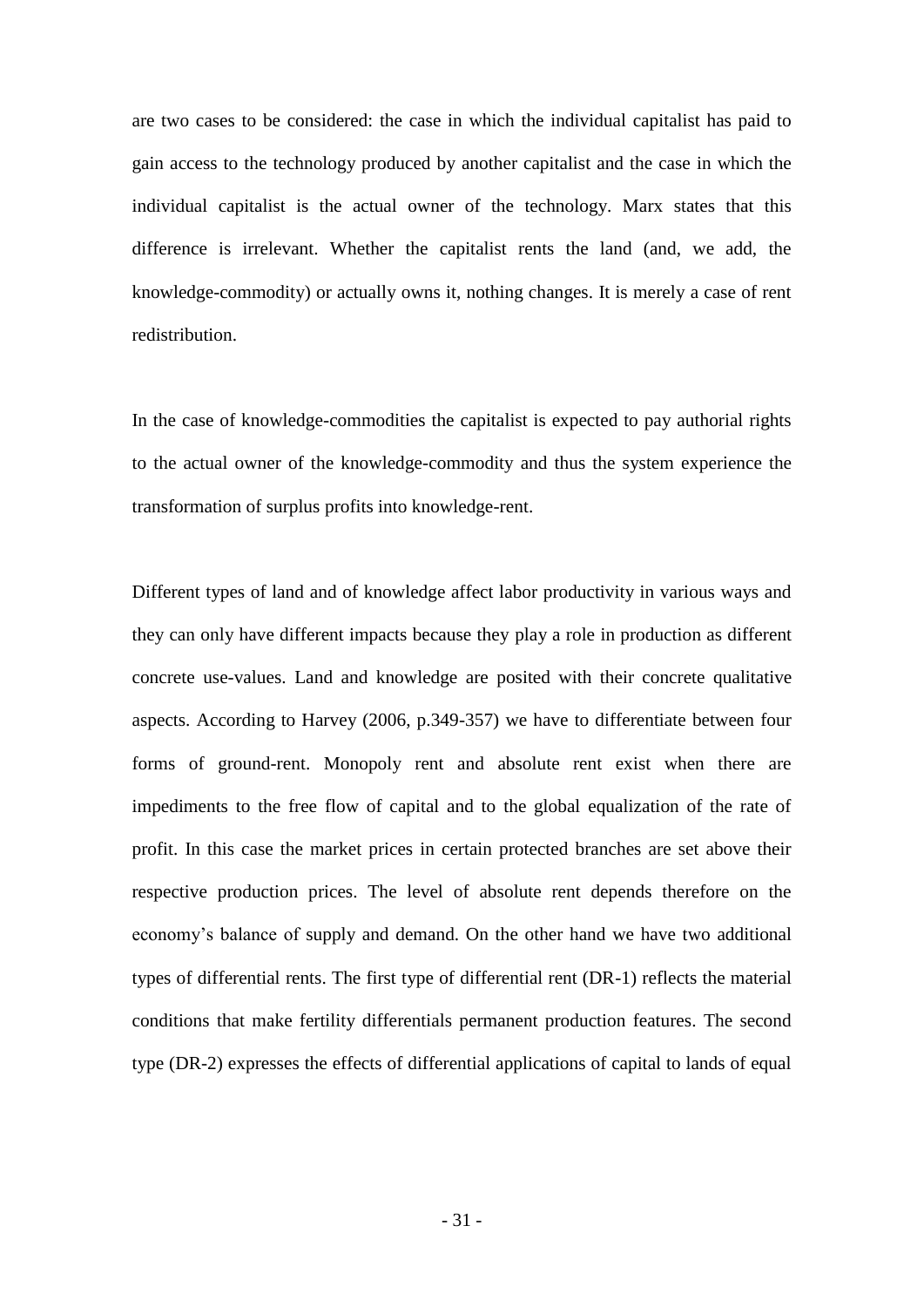fertility<sup>9</sup>. If all lands had equal fertility DR-1 would not exist; and if all lands received equal capital application DR-2 would not exist. When there is a differential rent at least one producer has a production price set below the market price. Nonetheless, new capital investments can erase the equal fertility condition and create a basis for the appropriation of DR-1. Fertility actively created through technological advances can become a social product. DR-2 is converted into DR-1 by transforming otherwise transient qualities of the former into permanent effects of the latter.

Slightly amended, Marx's rent theory is also applicable to knowledge-commodities. A concrete example can illustrate the case. If only certain companies use a special software to enhance their productivities, the 'privileged' companies will obtain DR-1. The distinctive software will give them a concrete productive differential. But if all companies use the same software the productive differential will be eroded and DR-1 will cease to exist. If the capital investments among the companies that use the software are not the same, even if all of them use the same software, DR-2 will emerge.

The knowledge-commodity producing firm receives both the differential and the absolute rents. Even if all capitalists in the productive sector use the same knowledgecommodity to increase their productivities, making both their individual super profits and differential rents to cease to exist, the knowledge-commodity producer would still receive the absolute knowledge-rent due to its legal intellectual rights. The absolute knowledge-rent is a share of the profits from productive activities. Patents and

1

<sup>&</sup>lt;sup>9</sup> "The real theoretical problems, he [Marx] discovered, lay not so much with Ricardo's failure to admit of absolute rent, but in Ricardo's erroneous interpretation of differential rent" (Harvey 2006, p.353). The DR-1 is the differential rent as stated by Ricardo (which was also maintained in Marx's reasoning). The DR-2, however, is the second type of differential rent as originally developed by Marx in order to demonstrate the theoretical restrictions of Ricardo's formulation.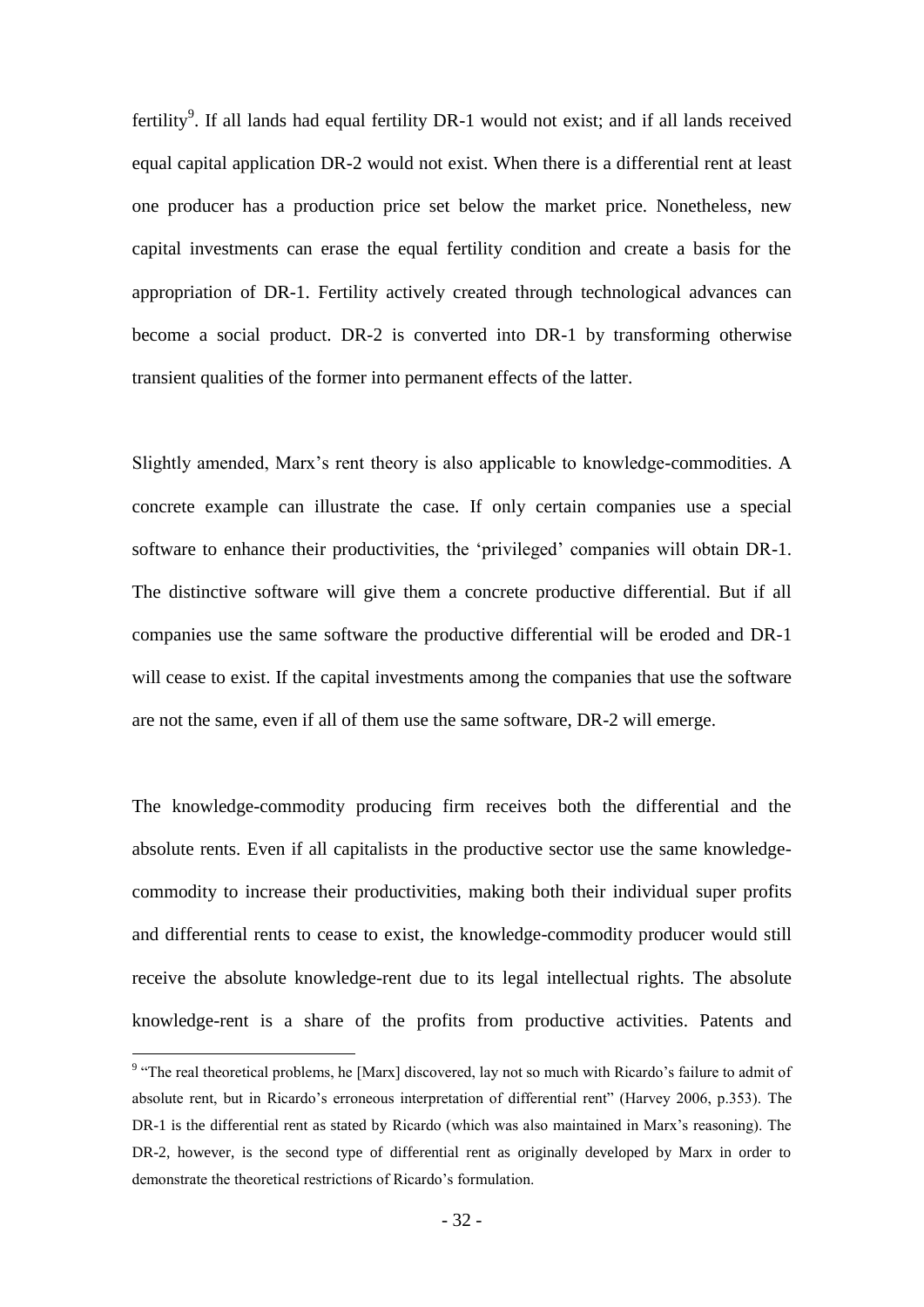intellectual monopoly rights generate absolute rent and monopoly rent for the knowledge-commodity producer, enabling her to set market prices well above the value of her knowledge-commodities even if the differential DR-1 and DR-2 rents already ceased to exist.

The disparity between the semi-arbitrary price and the null value of knowledgecommodities is one measure of how the knowledge-commodity producing sector is absorbing surplus value generated from productive activities. The price is semi-arbitrary because it is concomitantly defined by arbitrary monopoly rights conferred by the state and because it also has a lower boundary determined by the production costs of maintaining laboratories, staff wages, scientists wages, studios, artists, R&D expenditures, depreciation of facilities, marketing etc.

Interest and rent payments are due whether or not the user of lent money, lent land, lent capital or lent knowledge-commodities is engaged in productive activities. The absorption of surplus value from elsewhere occurs through many channels, such as through wages (when wage laborers buy the knowledge-commodities for their own private consumption) or even through taxes (when the state uses the knowledgecommodity to enhance the productivity of public workers). The existence of the knowledge-rent does not necessarily imply that the rent is being paid solely by private capitals. Households and the state are also included in the list of payers.

#### **6. The Modern Rent-Bearing Capital**

The Marxian and heterodox literatures usually focus on the dynamics of financial markets and on the creation of fictitious capital to explain the tendency of capital to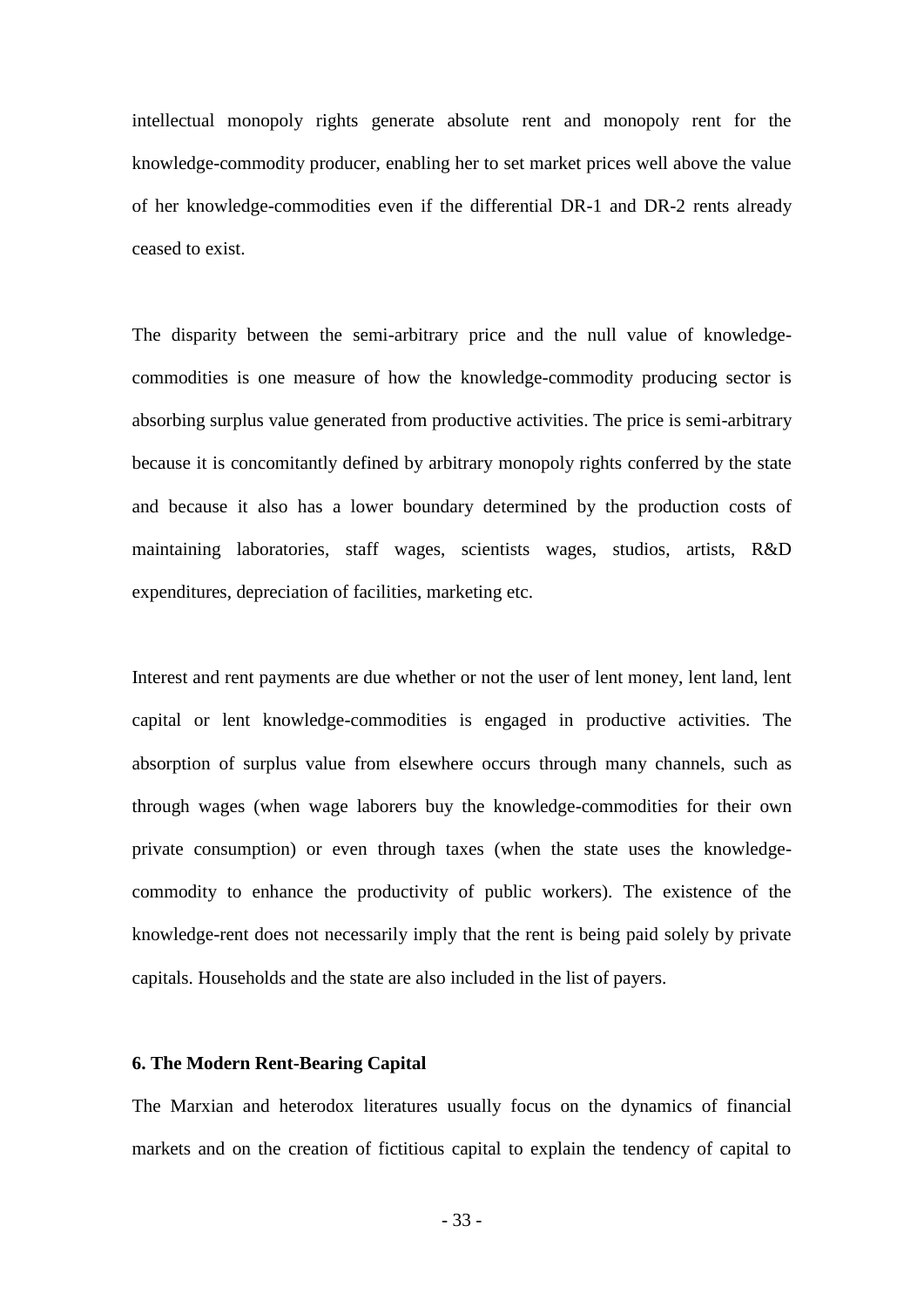"valorize" contradictorily dispensing with labor exploitation. Our approach embeds financialization within the autonomization principle and presents another way through which capital accumulates wealth doing away with real surplus value creation, namely through the now pervasive production of valueless knowledge-commodities and the consequent emergence of the knowledge-rent. With the production of knowledgecommodities capitalism is increasingly producing valueless, even though not priceless commodities; a new form that the system uses to autonomize capital accumulation from real value creation.

The new enclosures, the knowledge-commodities, and the knowledge-rent create a new form of rentism and of rentier capital. But differently from the type of rentism that is usually emphasized, such as in Epstein and Jayadev (2005), our approach shows the emergence of a new form of rent proper to a capitalist society increasingly characterized by the role of privatized scientific knowledge. It is a form of rentism directly guaranteed by the state and one that does not depend on the financial sector or on financial activities.

The rentism that characterizes the rent-bearing capital proper to the emergence of the knowledge-rent is a form of accumulation that occurs without producing new values. The rentier capital that corresponds to the existence of the knowledge-rent is a contradictory form of 'valorization without value'.

A potential counter-argument could be formulated by stating that the dynamics of the knowledge-rent made evident in this article are nothing more than past ‗returns to entrepreneurship' and 'monopoly powers' that have always played a key role in surplus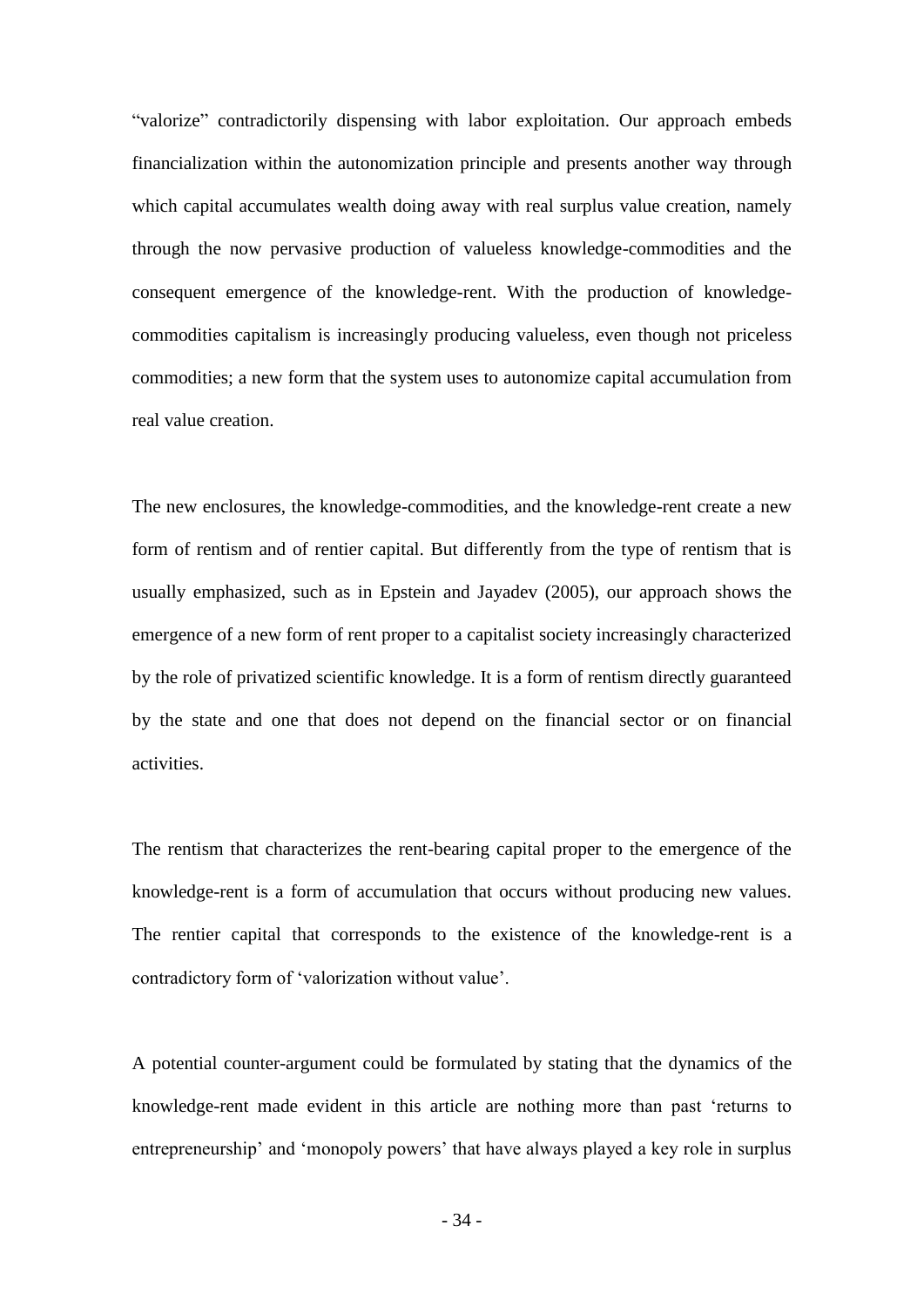redistribution, implying that our argument is just a Marxian point of view of some already-developed theories of monopoly capital. To those possible criticisms we readily respond that the point being raised here is a new theoretical problem even within the Marxian tradition, for two main reasons: (i) the growing importance of knowledgecommodities is the evidence of a capitalist production increasingly dependent on the production of valueless commodities, contrary to Marx's original writings that heavily focused on the production of values; (ii) the growing importance of state laws to guarantee the reproduction of commodities highly dependent on the systematic application of knowledge. The knowledge monopoly power has, therefore, two inseparable facets: the reproduction of valueless commodities and the necessary monopoly rents assured by the state. These two aspects were not present in previous formulations of monopoly capital within the heterodox tradition.

The knowledge-rent is not simply a monopoly rent that derives from the discrepancy between market prices and production costs. The knowledge-rent derives from the qualitative existence of valueless commodities and is determined quantitatively by the share of surplus value that accrues to the owners of knowledge. The knowledge-rent is so important to capitalists owners of knowledge that strong international pressure is being put on several countries to prevent the illegal distribution and illegal duplication of patented contents. The Doha round of the WTO and the special agenda developed hitherto on the "trade-related aspects of intellectual property rights" (TRIPS) demonstrates the worldwide effort of capitalists to guarantee their flows of knowledgerents.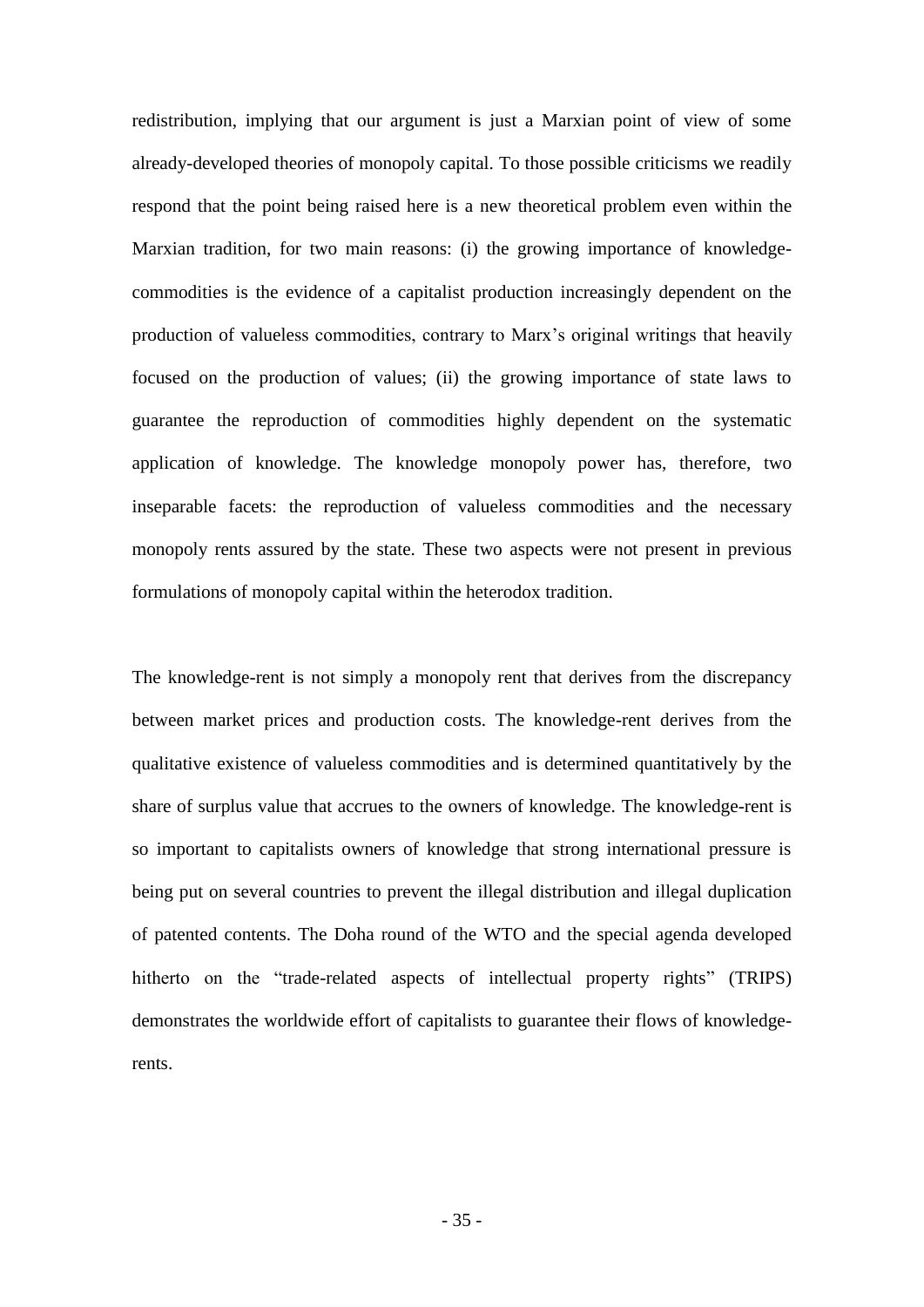Knowledge-commodity producers do more than only passively receiving rents. They actively use the revenues from patents and monopoly rights to pursue aggressive strategies in R&D investments, marketing, mergers and acquisitions. We can now speak of a ‗modern rent-bearing capital': a form of capital that substantively draws its profits from monopoly rents. The 'modern' adjective is necessary to differentiate it from the original concept of ‗rent-bearing capital' introduced by Marx in the *Theories of Surplus Value*, which for him was only associated with landlords:

> ―Interest-bearing capital is personified in the moneyed capitalist, industrial capital in the industrial capitalist, rent-bearing capital in the landlord as the owner of the land, and lastly, labour in the wage-worker. [...] rent-bearing capital exists only as agricultural capital, as capital which only yields rent in a particular sphere" (Marx 1861-1863, Addenda: Revenue and its Sources. Vulgar Political Economy, §5).

We have previously argued that knowledge-commodities cannot be sold but only rented or licensed. There are cases, however, in which they are in fact sold. Knowledgecommodities can in certain cases also be sold in the usual sense, such as when companies in fact sell their patents and authorial rights. The determination of the price of the knowledge-commodity is similar to the determination of the price of the privatized land. When it is actually sold its price is the present value of all expected streams of future revenues generated by this knowledge-commodity. Modern rentbearing capitals are able to trade their own patents and monopoly rights as commodities. They can sell their own intellectual property rights to other buyers and make profits from these transactions on a special market: the patents market. The company can even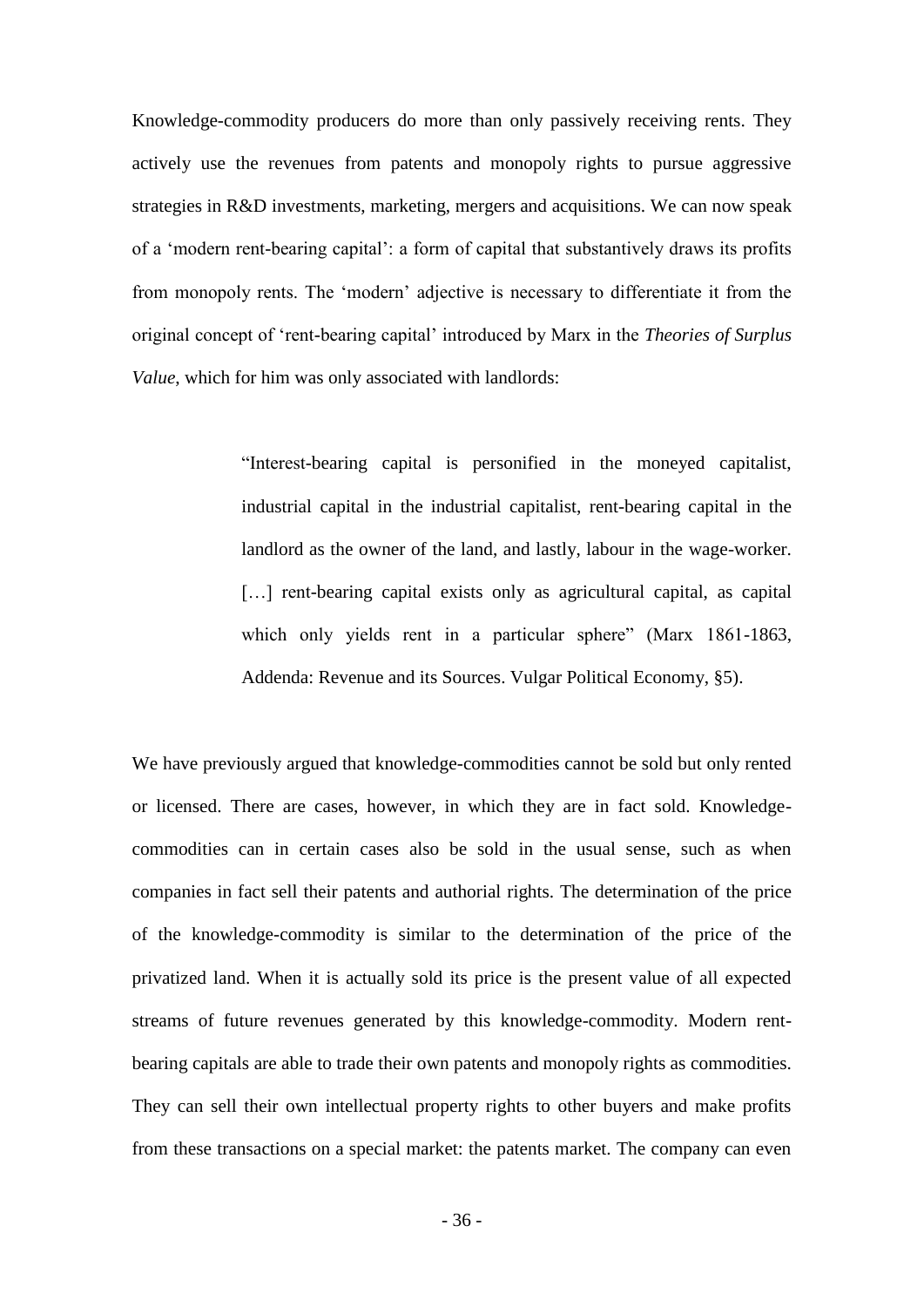potentially behave as a manager of patents of its own and of third parties by treating them as assets in a portfolio that demands strategic allocation. A modern rent-bearing company that also buys and speculates as a manager of patents in intellectual properties markets can make additional profits without even reproducing a single product: it simply makes money out of money (M-M').

Empirical evidence suggesting that both knowledge rents and patent markets are growing rapidly worldwide can be found in Gambardella et al. (2005), Robbins (2006), Zeller (2008) and Cockburn (2007). One important conclusion drawn by some of the empirical studies is that the existence of a market for patents (licensing, cross-licensing, IP fees, and royalties) increases the market price of the patents being traded.

Turned into commodity and privately appropriated, knowledge becomes the object of speculation in the same way that happens with securities, land and other assets. Patents can become a pure asset that is traded according to rents they generate. What is bought and sold is a claim upon future revenues, a title to the knowledge-rents yielded by it.

#### **7. Conclusion and Implications**

In the *Grundrisse* Marx wrote that the production of use-values in capitalism would increasingly depend on the 'general intellect' (Marx 1973, p.704-709) but he forgot to add the important detail that private agents would mobilize great forces to make the general intellect subject to private appropriation and private control.

Our emphasis on commodity and production derives from the understanding that capital is created simultaneously by its two predicates: money and commodity. Our Marxian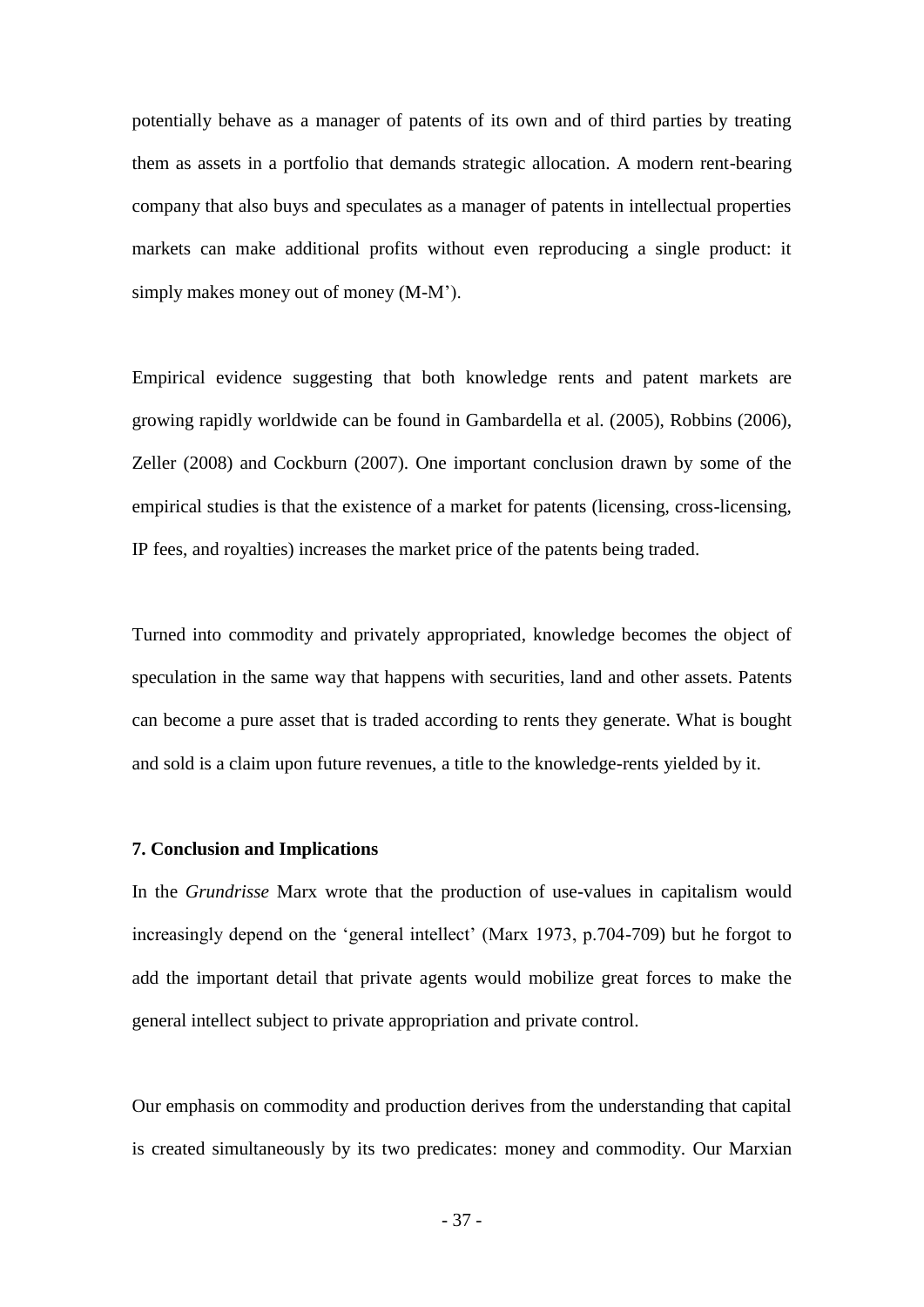framework allows one to understand the autonomization dynamics as the result of both financial and productive changes. The knowledge-commodity approach and the financialization theories are two complementary aspects of the paradoxical autonomization of capital from value-generating activities. The simultaneous movements of interest-bearing capital, fictitious capital, and of modern rent-bearing capital are complementary to each other.

The idea of this article was to theorize two dynamic forces that at first glance would appear unrelated: the growing productive importance of knowledge under capitalist conditions and growing financialization. The key issue is how one conceptualizes financialization. The usual heterodox meaning of the term partially disregards nonfinancial aspects. When the existing literature theorizes the impacts of financialization on production it does so by showing production responding passively to finance. It leaves out of consideration that the own essence of production might also be changing.

‗Financialization' appears to be a misleading term, for it places too much emphasis on finance and little on production. We suggest that a better term would be ‗autonomization'. Our Marxian framework uses the idea of autonomization of social forms in relation to their material bases to avoid restricting the analysis only to financial considerations. Both production and finance play an active role in contributing to the contradictory autonomization of capital. The contradiction lies in the attempt of capital to valorize dispensing with value creation.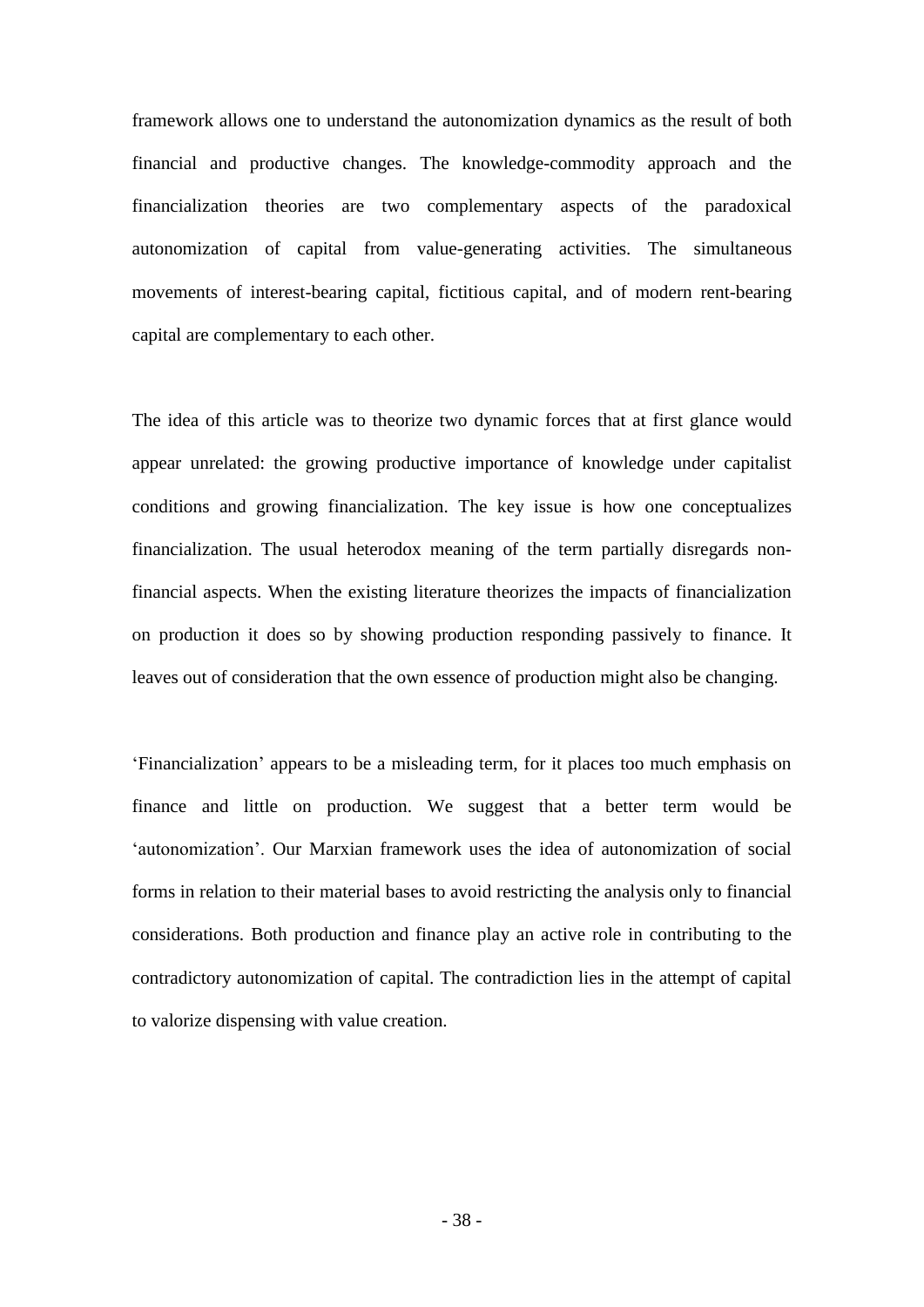#### **8. References**

Amsden, A. 2001. *The Rise of 'The Rest'*. Oxford: University Press.

Arrighi, G. 1994. *The Long Twentieth Century*. Verso.

Boyer, R. and Saillard, Yves. 2002. *Regulation Theory: The State of the Art*. Routledge.

- Chesnais, F. 2005. O Capital Portador de Juros: Acumulação, Internacionalização, Efeitos Econômicos e Políticos. In *A Finança Mundializada*, ed. F. Chesnais, pp. 35-68. São Paulo: Xamã.
- Crotty, J. 2003. The Neoliberal Paradox: The Impact of Destructive Product Market Competition and Impatient Finance on Nonfinancial Corporations in the Neoliberal Era. *Review of Radical Political Economics*, Vol. 35, No. 3, 271- 279.
- \_\_\_\_\_\_\_\_. 2000. Structural Contradictions of the Global Neoliberal Regime. *Review of Radical Political Economics*, Vol. 32, No. 3, 361-368.
- Cockburn, I. M. 2007. *Is the Market for Technology Working? Obstacles to Licensing Inventions, and Ways to Reduce Them*. Conference on Economics of Technology Policy, Monte Verità. Available at: [http://faculty.fuqua.duke.edu/~willm/Classes/PhD/PhD\\_2007-2008/Bocconi/S2\\_2008\\_02\\_11\\_MFT/Cockburn\\_-](http://faculty.fuqua.duke.edu/~willm/Classes/PhD/PhD_2007-2008/Bocconi/S2_2008_02_11_MFT/Cockburn_-_Is_the_Market_for_Technology_Working.pdf) [\\_Is\\_the\\_Market\\_for\\_Technology\\_Working.pdf](http://faculty.fuqua.duke.edu/~willm/Classes/PhD/PhD_2007-2008/Bocconi/S2_2008_02_11_MFT/Cockburn_-_Is_the_Market_for_Technology_Working.pdf)
- Epstein, G. 2005. *Financialization and the World Economy*. Cheltenham, UK and Northampton, MA: Edward Elgar.
- Epstein, G. and Jayadev, A. 2005. The Rise of Rentier Incomes in OCDE Countries: Financialization, Central Bank Policy and Labor Solidarity. In *Financialization and the World Economy*, ed. G. Epstein. Edward Elgar.
- Fausto, R. 1987a. *Marx: Lógica e Política – Tomo I*. São Paulo: Brasiliense.
- Fausto, R. 1987b. *Marx: Lógica e Política – Tomo II*. São Paulo: Brasiliense.
- Gambardella, A. , Paola Giuri, Myriam Mariani. 2005: *The Value of European Patents. Evidence From a Survey of European Inventors. Final Report of the PatVal-EU Project*. Pisa: Laboratory of Economics and Management (LEM), Sant' Anna School of Advanced Studies. Available at: [www.alfonsogambardella.it/patvalfinalreport.pdf](http://www.alfonsogambardella.it/patvalfinalreport.pdf)
- Goldstein, J. P. 2009. Introduction: The Political Economy of Financialization. *Review of Radical Political Economics* 41 (4): 453-457.

Gorz, A. 2005. *O Imaterial: Conhecimento, Valor e Capital*. Sao Paulo: Annablume.

Haddad, F. 1998. *Em Defesa do Socialismo*. Petrópolis: Vozes.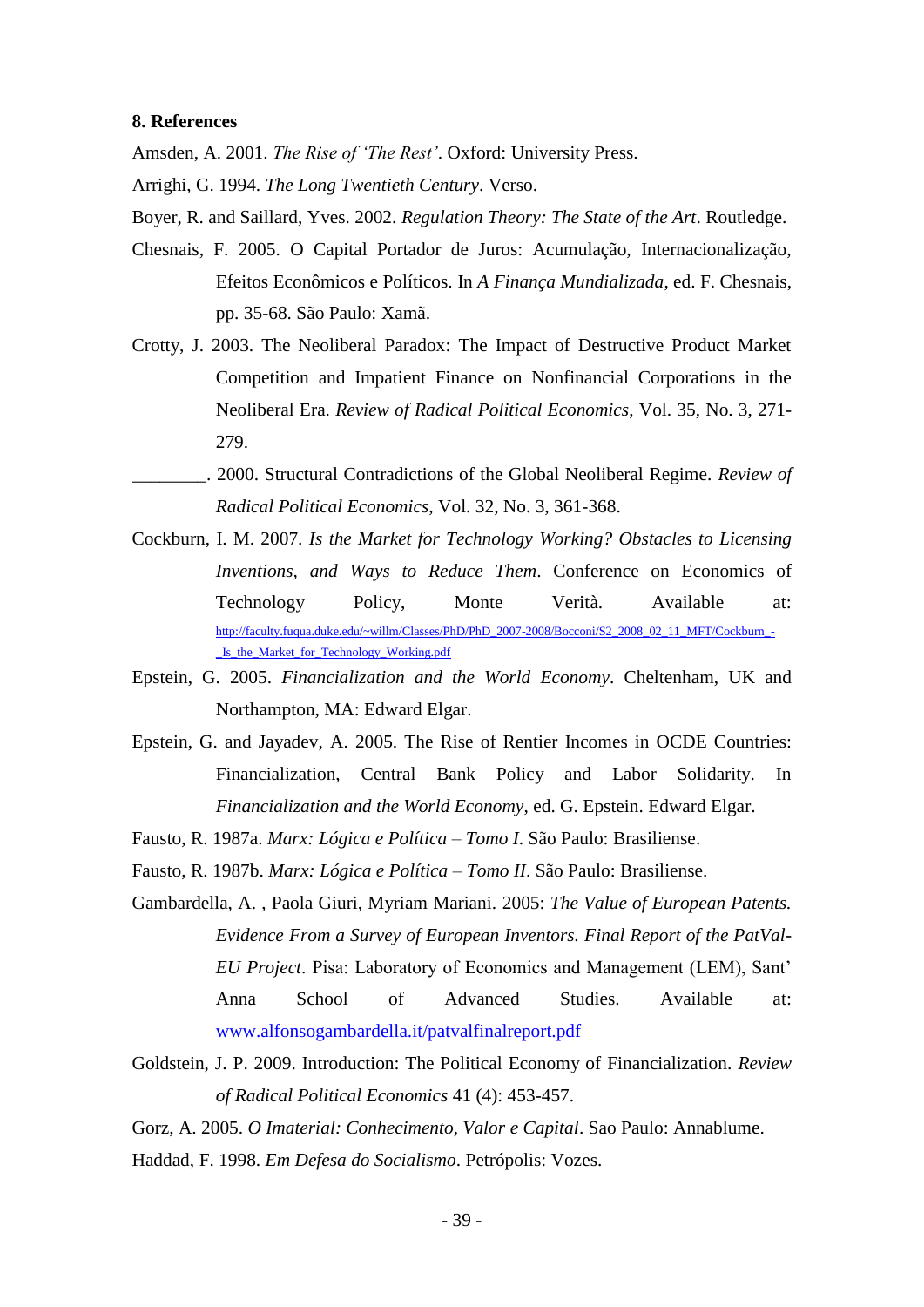Harvey, D. 2006. *The Limits to Capital*. Verso: New York.

- \_\_\_\_\_\_\_\_. 1994. *A Condição Pós-Moderna*. São Paulo: Loyola.
- Hegel, G. W. F. 2002. *Fenomenologia do Espírito*. São Paulo: Vozes.
- Itoh, M., and C. Lapavitsas. 1999. *Political Economy of Money and Finance*. London: MacMillan.
- Keynes, J. M. (1964) *The General Theory of Employment, Interest, and Money*. New York: Harcourt.
- Krippner, G. R. 2005. The Financialization of the American Economy. *Socio-Economic Review* 3: 173-208
- Lukács, G. 1922. *History and Class Consciousness*. Cambridge: MIT Press.
- Lysandrou, P. 2005. Globalisation as Commodification. *Cambridge Journal of Economics* 29: 769-797.
- Marx, K. 1990. *Capital I*. Penguin Books.
- \_\_\_\_\_\_\_\_. 1985a. *O Capital: Livro III – Tomo I*. São Paulo: Abril Cultural. Coleção Os Economistas.
- \_\_\_\_\_\_\_\_. 1985b. *O Capital: Livro III – Tomo II*. Coleção Os Economistas. São Paulo: Abril Cultural.
- \_\_\_\_\_\_\_\_. 1973. *Grundrisse: Foundations of the Critique of Political Economy*. New York: Vintage Books.
- \_\_\_\_\_\_\_\_. 1861-1863. *Theories of Surplus Value*. 3 Volumes. Available at: [http://www.marxists.org/archive/marx/works/1863/theories-surplus](http://www.marxists.org/archive/marx/works/1863/theories-surplus-value/index.htm)[value/index.htm](http://www.marxists.org/archive/marx/works/1863/theories-surplus-value/index.htm)
- Mokyr, J. 2002. *The Gifts of Athena: Historical Origins of the Knowledge Economy*. Princeton: Princeton University Press.
- Negri, A. and Lazzarato, M. 2001. *Trabalho Imaterial: Formas De Vida E Produçao De Subjetividade*. Sao Paulo: DP&A Editora.
- Orhangazi, Ö. 2003. Financialisation and capital accumulation in the non-financial corporate sector: A theoretical and empirical investigation on the US economy: 1973–2003. *Cambridge Journal of Economics* 32: 863-886.
- Perelman, M. 2003. Intellectual Property Rights and the Commodity Form: New Dimensions in the Legislated Transfer of Surplus Value. *Review of Radical Political Economics* 35 (3): 304-311.
- Paulani, L. M. 2009. The Autonomization of the Truly Social Forms in Marx`s Theory: Comments on Money in Contemporaneous Capitalism. *Proceeding of*